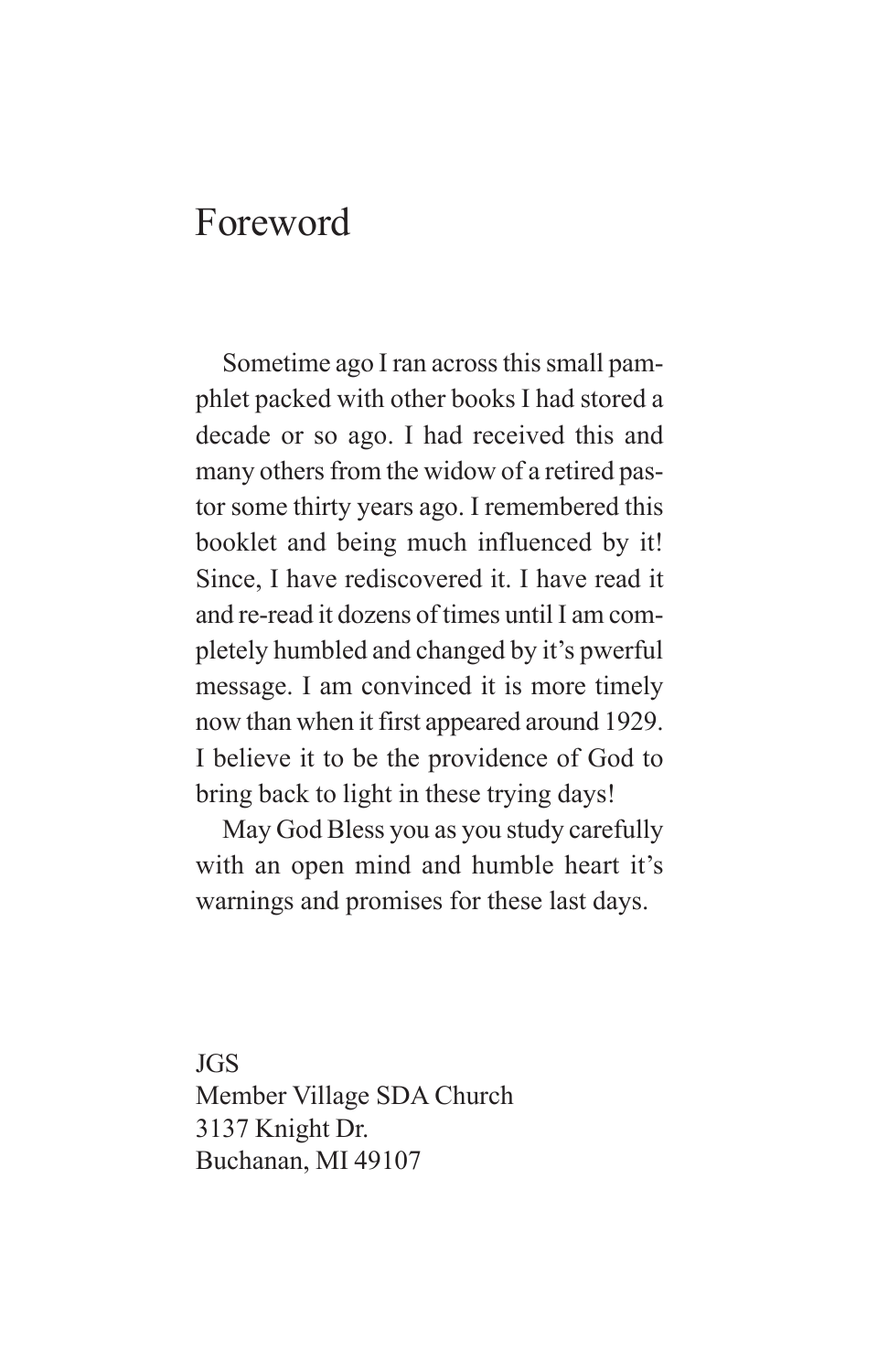Note:

As of March, 2006, this pamphlet has been digitized and reformated with clearer diagrams and larger overall size and type to lower the cost. Since it has been reformated the page numbers "*(9)*" of the original text were left in so studying from different sized books is possible. The original, complete text is intact without change. Page numbers were always at the end of every page.

If you would like more copies of this book to share please call:

Jack (269) 697-0626 or

Justified Walk Ministries (269) 471-9224 or download for free from www.justifiedwalk.com

If you would like to order books or if God is moving you to help financially to send this message to a dying world please use the envelope inside this book or write to: Justified Walk Ministries PO Box 233 Berrien Springs, MI 49103 (more resources are on page 63)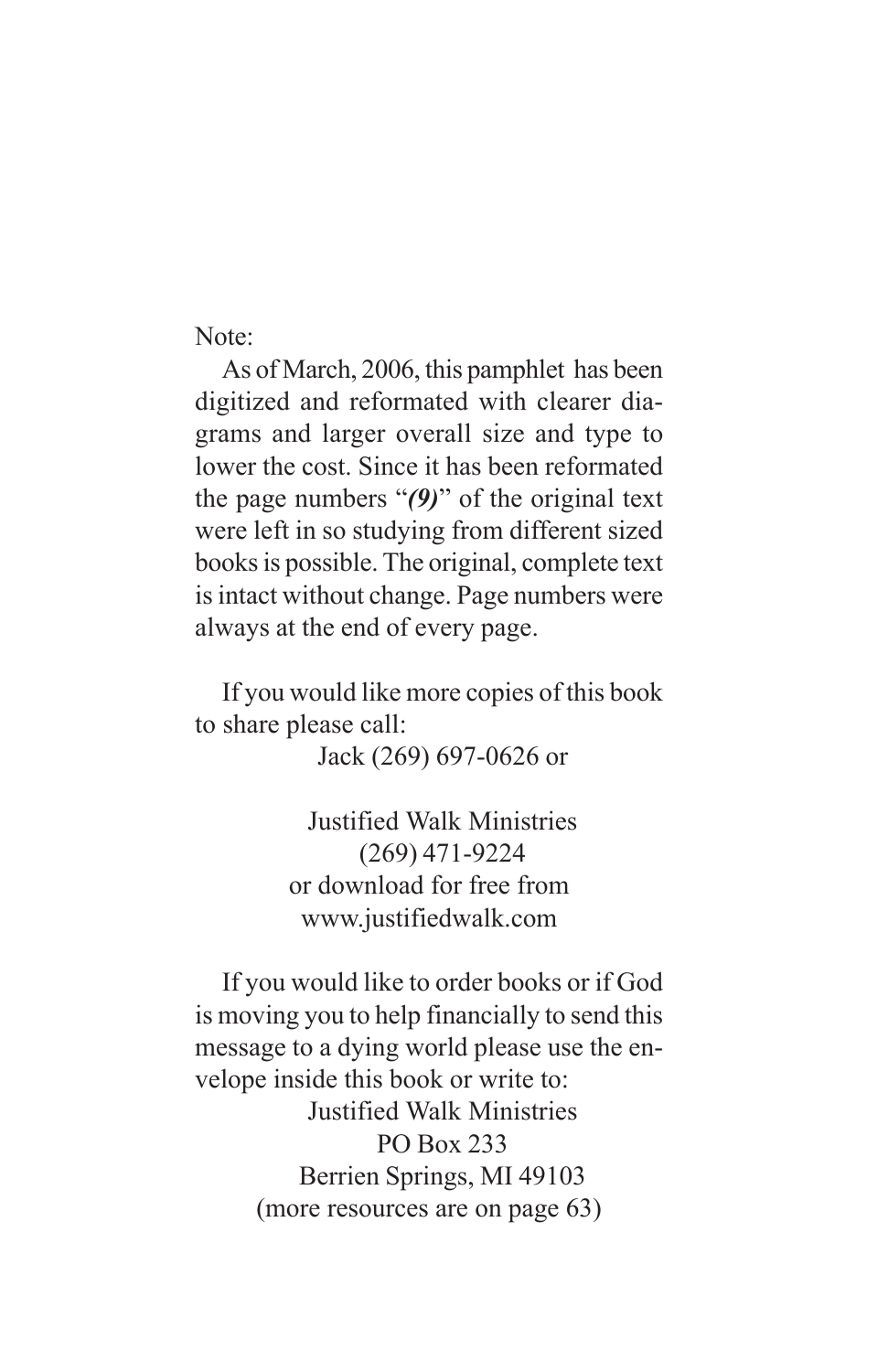

Being called to act as Field Secretary of the Southeastern California Conference something over a year ago, to spend my time with the churches, I sought the Lord earnestly for something definite and helpful, and was led, after much study and prayer, to the presentation of the closing work of God in the light of the Laodicean Message. The more I studied and presented it the clearer it appeared to me that this is a definite message for the remnant church designed to awaken them for the finishing of the work.

I was strengthened in this conviction by the positive statements in the spirit of prophecy that just prior to receiving the latter rain the laodecian message would be revived.

I was helped in a work that, personally I did not see much light in taking up at first, by the following statement from the Spirit of Prophecy: "I have waited anxiously, hoping that God would put His Spirit upon some, and use them as instruments of righteousness to awaken and set in order His church. I have almost despaired as I have seen, year after year, a greater departure from that simplicity which God has shown me should characterize the life of His followers."—*Test., Vol. 5, p. 663.*

The blessing of God rested abundantly upon our (my wife's and my) work, and we found a response among our people everywhere that was most\* encouraging, far exceeding anything we had before experienced in our work with the churches; and everywhere there was a call for these studies in printed form, which led to the presentation of this little pamphlet. Of course it is a very brief setting forth of the studies, but it is sent out with the hope that it will help to more fully awaken the church to a sense of their need and supply as set forth in the Laodicean Message. A. M. D.

\*EXPLANATORY NOTE: This leaflet, written and compiled by Elder A. M. Dart several years ago, has been out of print for some time. Elder Dart is at rest, but the message of these pages is so pertinent to the church today that it is being reprinted without alteration. *(1)*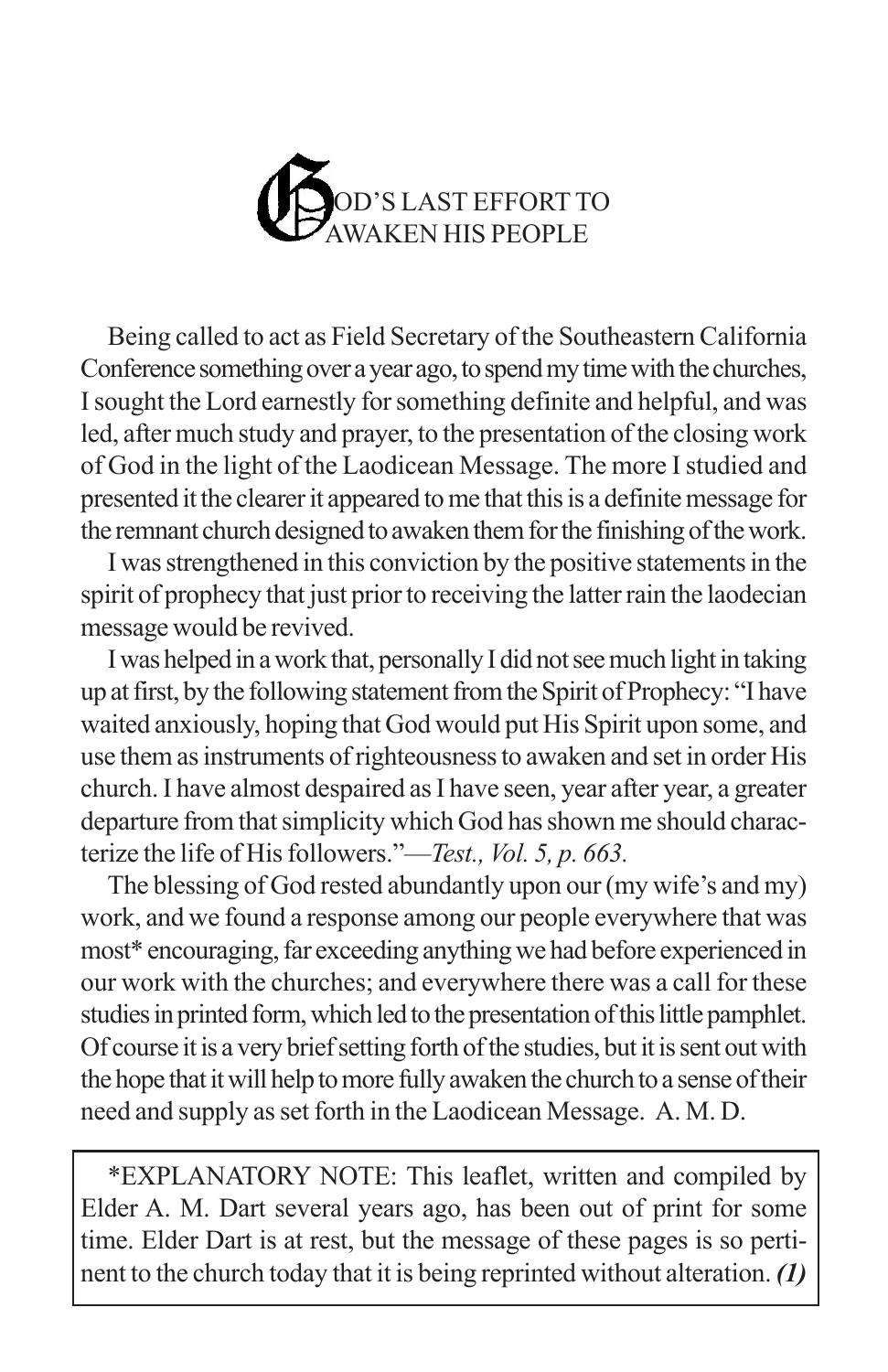"Awake, awake; put on thy strength, 0 Zion; put on thy beautiful garments, 0 Jerusalem, the holy city: for henceforth there shall no more come into thee the uncircumcised and the unclean." Isa. 52:1.

This text sets forth the church in her final conflict with the powers of darkness, and only the righteous will find deliverance. "The sinners in Zion are afraid; fearfulness hath surprised the hypocrites."

"The despised remnant are clothed in glorious apparel, nevermore to be defiled by the corruptions of the world." "From henceforth there shall no more come into thee the uncircumcised and the unclean."

The "loud cry" will be given by a people who know what it is to live the Christ life. "They had obtained the victory, and it called forth from them the deepest gratitude and holy, sacred joy." *—Test., Vol. 1, p. 182.*

The final call out of Babylon will be given by those who "Obtain the victory over every besetment, over pride, selfishness, love of the world, and over every wrong word and action. We should, therefore, be drawing nearer and nearer to the Lord, and be earnestly seeking that preparation necessary to enable us to stand in the battle in the day of the Lord."—*E. W., p. 71. (2)*

Have you pondered the thought that God has a definite message to awaken His people to a sense of their need that they may be fitted with the latter rain to finish the work? Such is the case. It is termed by the Spirit of Prophecy, a "solemn, fearful message," a "startling denunciation," and "it is designed to arouse the people of God, to discover to them their backslidings, and to lead to zealous repentance, that they may be favored with the presence of Jesus, and be fitted for the loud cry of the third angel."

Surely such a message should receive solemn consideration from a people who have been sounding the last message for eighty-five years.

"Oh for a religious awakening! The angels of God are going from church to church, doing their duty; and Christ is knocking at the door of your heart for entrance. But the means that God has devised to awaken the church to a sense of their spiritual destitution have not been regarded. The voice of the True Witness has been heard in reproof, but has not been obeyed. Men have chosen to follow their own way, instead of God's way because self was not crucified in them."—*Test. Vol. 5, pp* 719, 720.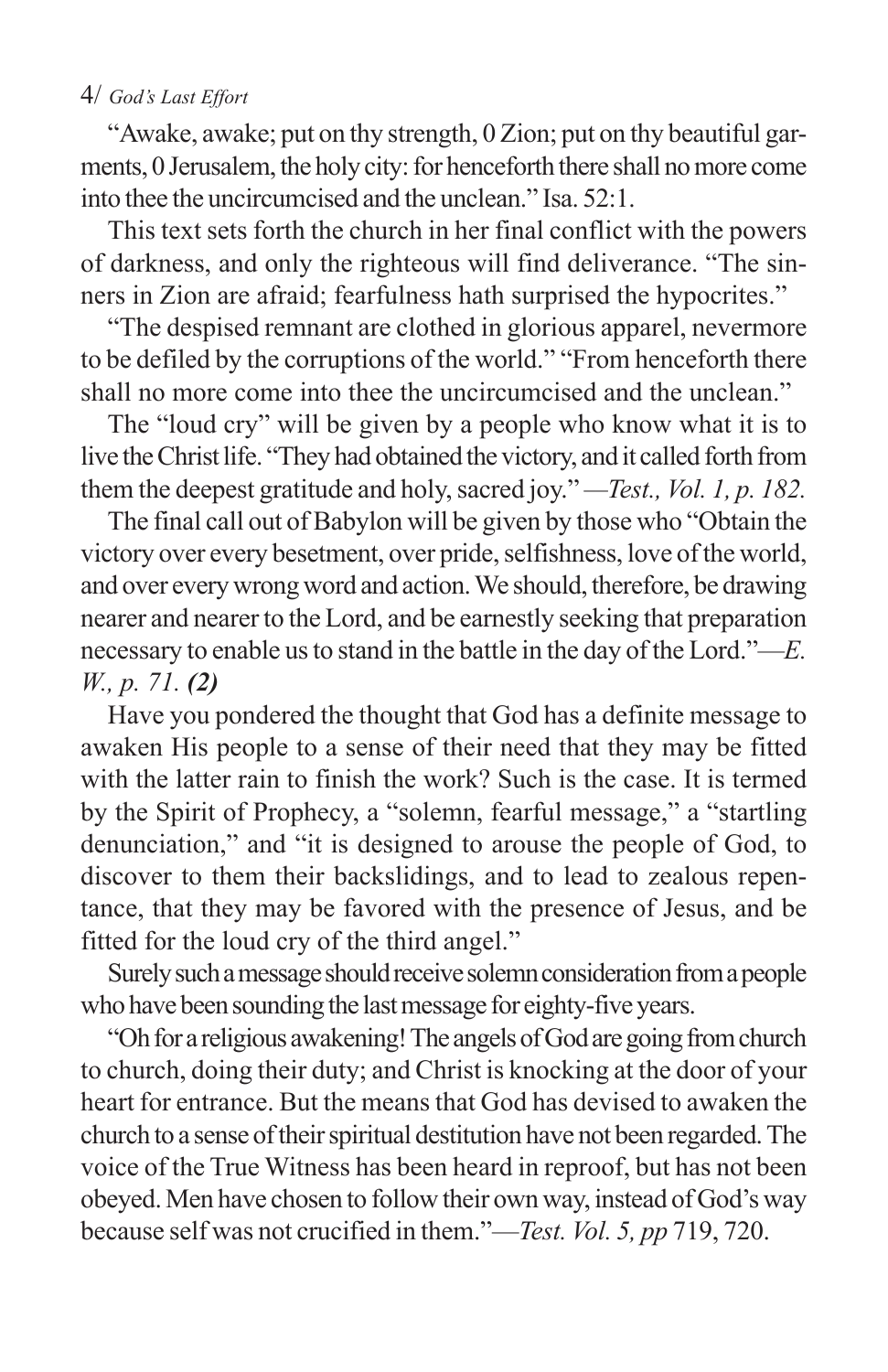From this it will be seen that God has designed the Laodicean Message to awaken the church and fit them for the latter rain and loud cry.

## **THE MESSAGE**

"And unto the angel of the church of the Laodiceans write; These things saith the Amen, the faithful and true witness, the beginning of the creation of God; I know thy works, that thou art neither cold nor hot: I would thou were cold or hot. So then because thou art lukewarm, and neither cold nor hot, I will spue thee out of my *(3)* mouth. Because thou sayest, I am rich, and increased with goods, and have need of nothing; and knowest not that thou art wretched, and miserable, and poor, and blind, and naked: I counsel thee to buy of me gold tried in the fire, that thou mayest be rich; and white raiment, that thou mayest be clothed, and that the shame of thy nakedness do not appear; and anoint thine eyes with eyesalve, that thou mayest see. As many as I love, I rebuke and chasten: be zealous therefore, and repent. Behold, I stand at the door, and knock: if any man hear my voice, and open the door, I will come in to him, and will sup with him, and he with me.

To him that overcometh will I grant to sit with me in my throne, even as I also overcame, and am sat down with my Father in his throne. He that hath an ear, let him hear what the Spirit saith unto the churches." Rev. 3:14-22.

That this message applies to us, as a people, there is no question, if we accept the plainest statements of the Spirit of Prophecy.

"The message to the church of the Laodiceans is a startling denunciation, and is applicable to the people of God at the present time."— *Test., Vol. 3, p. 252.*

"The Laodicean Message applies to the people of God who profess to believe present truth. The greater part are lukewarm professors, having a name but no zeal."—*Test., Vol. 4, p. 87.*

"I know thy works." Works are not lacking, but is it not possible that there is even too much works? I believe many things that we do will be dropped when the counsel of the True Witness is fully heeded. But the grave danger lies in being satisfied with our spiritual attainments feeling the need of nothing, when in need of everything. *(4)*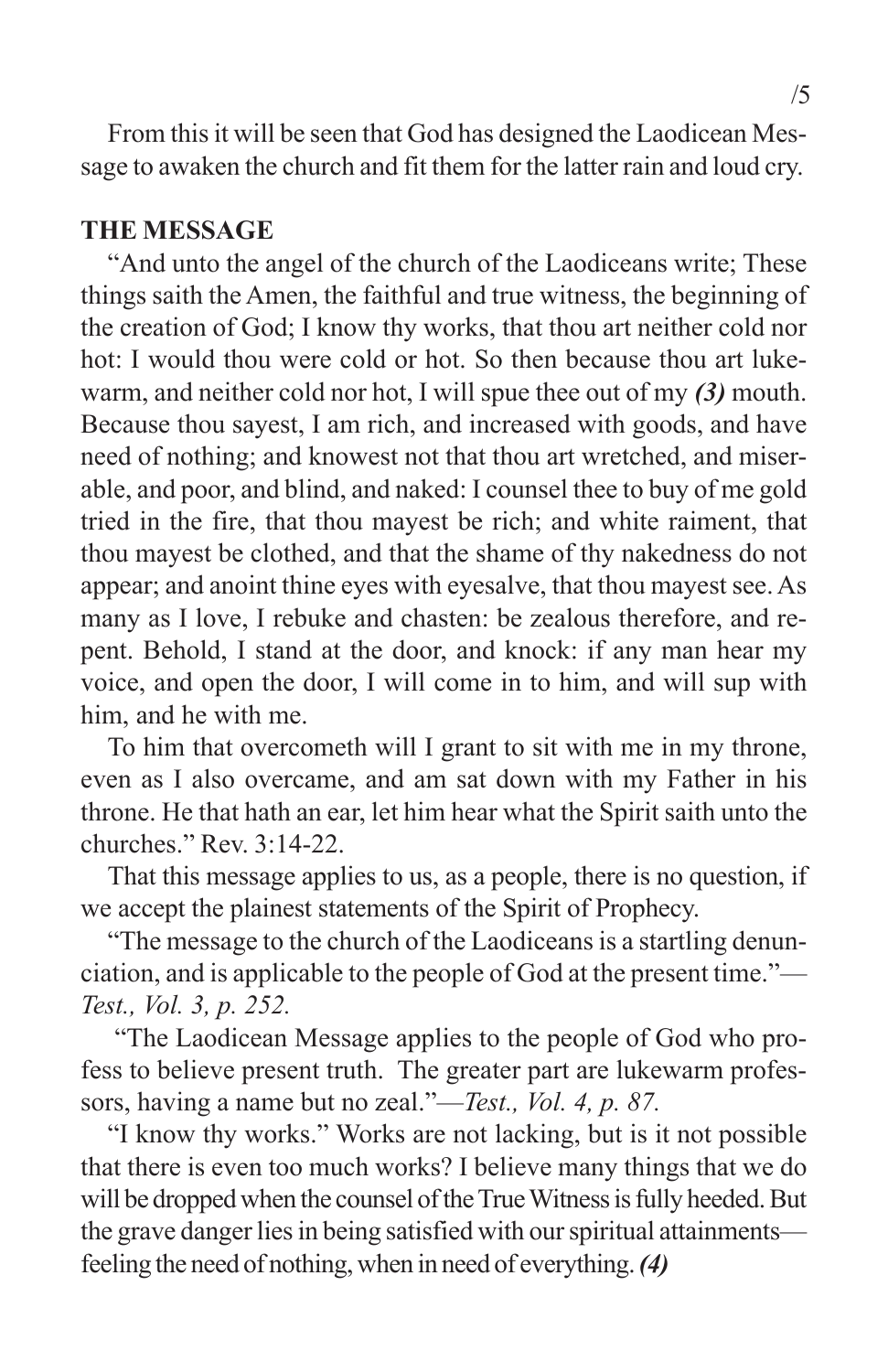The Laodicean Message discloses to us our true standing before God (and I am certain that it will not be found flattering in any case) and then the great Counselor offers to freely fit us to step over the line of time into eternity; but before we take the step we will, under the power of the latter rain, give the final call to God's people to come out of Babylon. Lest the seriousness of this statement should not be taken in I will repeat it. God's people must *heed fully* the counsel of the True Witness in order to *be able to give the loud cry of the message.* This means that I must *see myself* just as I am in the sight of God, and the startling disclosure will, if I am honest at heart, lead me to buy gold tried in the fire, the white raiment, and the anointing eyesalve, which is a necessary fitting to pass the judgment bar of God when probation's hour shall close. *With this fitting I may act my part in giving the loud cry,* We may be assured that Satan will do his utmost to keep us from this experience, "For he knows that if the people receive it fully, *his power will be broken."*

A deception in which one is honest is the most terrible of all deceptions, yet in this instance Satan has led us to be honest in a wretched, miserable poor, blind, and naked condition.

"The message of the True Witness finds the people of God in a sad deception, yet honest in that deception. They know not that their condition is deplorable in the sight of God."

"I was shown that many are flattering themselves that they are good Christians who have not a ray of light from Jesus. They have not a living experience for themselves in the divine life."—*Test., Vol. 3, p. 253. (5)*

"Not a living experience for themselves." Simply "a form of godliness" without the power. A blighting, withering, wretched form which has crippled the church in all ages. Oh, my brethren! it has fastened itself upon us more than we are aware of. Let us humbly seek God in *the light of the Laodicean Message;* for "The only hope for the Laodiceans is a *clear view of their standing before God,* a knowledge of the nature of the disease."—*Test., Vol. 4, p. 87.*

"May God bring His people under the deep movings of His Spirit! May He lead them to arouse, to see their peril, and to prepare for what is coming upon the earth!"—*Test., Vol. 8, p. 301.*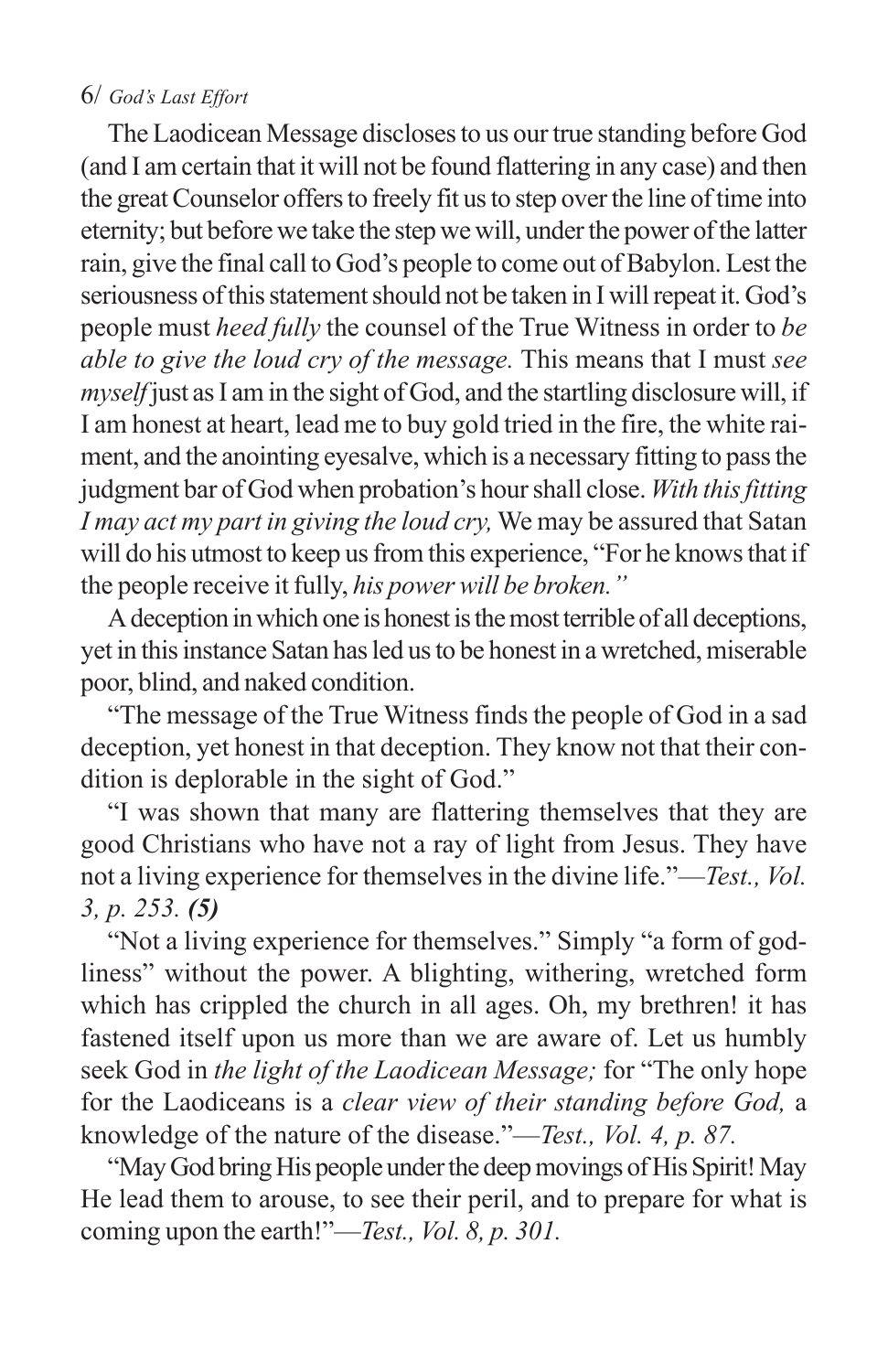Let it be remembered that in this awful Laodicean condition, those who are so artfully deceived by the enemy utter the solemn words of warning in the last message; they pray to God; they express their love for God; they teach His word; they engage in spiritual exercises as if all was well with them; *and they are honest in it all.* Oh, deplorable condition! Am I in it?

"To those who are indifferent at this time Christ's warning is, 'Because thou art lukewarm, and neither cold nor hot, I will spue thee out of my mouth!' . . . The figure of spewing out of His mouth means that He cannot offer up your prayers or your expressions of love to God. He cannot endorse your teaching of His word or your spiritual work in any wise. He cannot present your religious exercises with the request that grace be given you." *—Test., Vol.* 6, *p. 408.*

Surely one should tremble at such a *startling disclosure* of his condition, and heed the message *(6)* lest he be spewed out of the mouth of the Lord.

"Could the curtain be rolled back, could you discern the purpose of God, and the judgments that are about to fall upon a doomed world, could you *see your own* attitude, you would fear and tremble for your own souls, and for the souls of your fellowmen. Earnest prayers of *heart-rending anguish* would go up to heaven. You would weep between the porch and the altar, *confessing your spiritual blindness and backsliding."—Test., Vol. 6, p. 408.*

It goes without saying that if this message were fully heeded purity and power will follow; and if not heeded final rejection is certain. Hence the destiny of the church hangs upon it.

"The testimony of the True Witness has not been half heeded. *The solemn testimony, upon which the destiny of the church hangs,* **has been lightly esteemed, if not entirely disregarded.** This testimony must work deep repentance, and all that truly receive it, will obey it and be purified."-*Test., Vol. 1, p. 181.*

"Must work deep repentance." Repentance in light of seeing oneself in his true condition, of course. Repentance for every wrong of commission or omission. What a reformation and transformation can be seen in this. What an inflow of means to send the gospel speedily to the ends the earth; what a coming in line on all points. But alas! "The message to the Laodiceans has not accomplished that zealous repentance among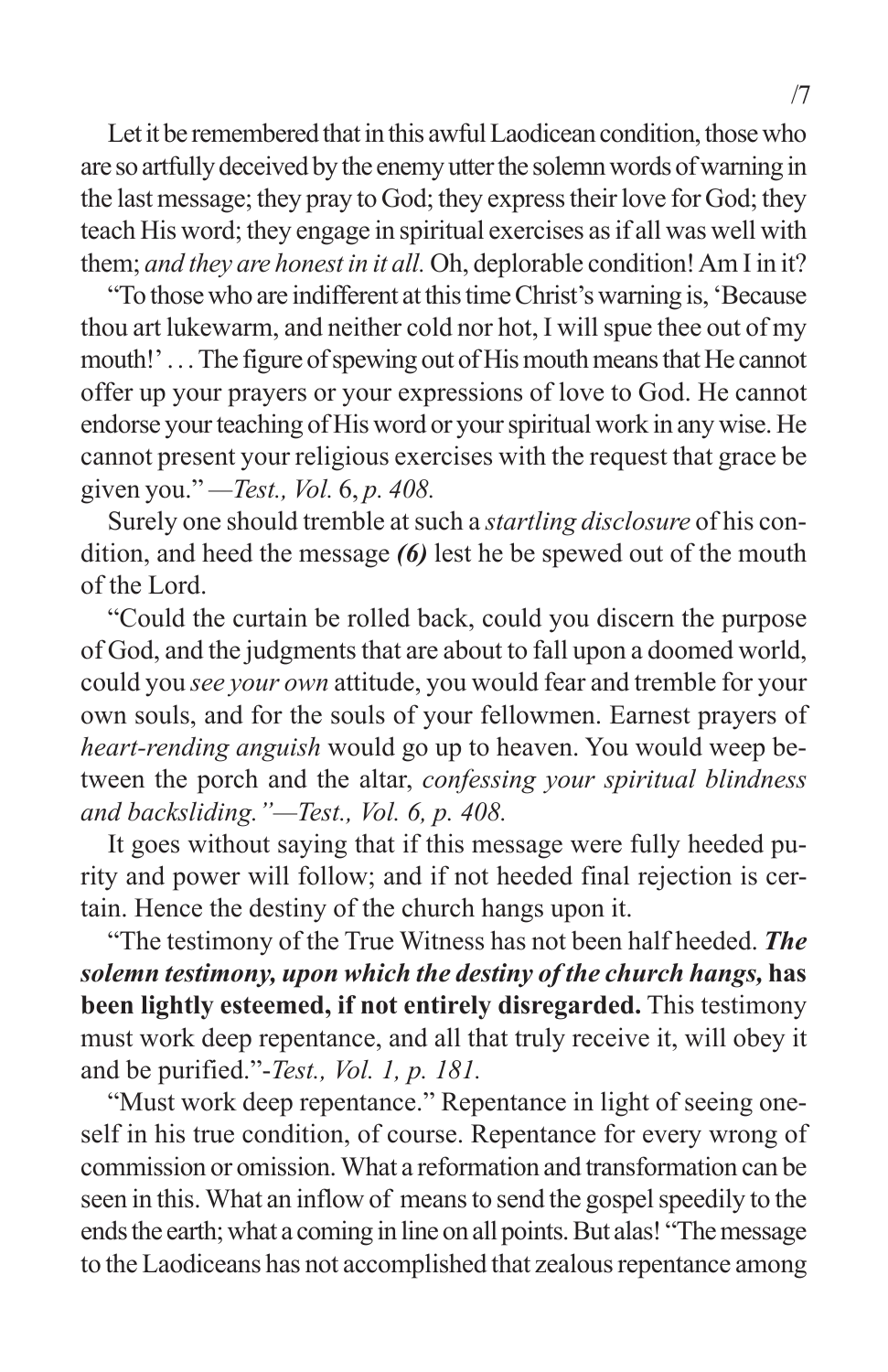God's people which I expected to see, and my perplexity of mind has been great."—*Id., p. 185.*

## **WHEN FIRST PRESENTED**

"This tearful message will do its work." What striking terms! "startling denunciation," *(7)* "fearful message." I fear many have lost sight of the definiteness of this message. Many others never comprehend it. No more definite, startling, fearful message is found in the Bible. The messages to the antediluvian world, to Nineveh, to Sodom, were no more so.

"When it was first presented, it led to close examination of heart. Sins were confessed and the people of God were stirred everywhere. Nearly all believed that this message would end in the loud cry of the third angel."—*Id., p. 186.*

Will it so end? or **will God's message fail to do its appointed work? God has no other message to accomplish this work, nor will He ever have.** Ponder a moment its deep significance in this light. I wonder if there is not danger of our thinking of the "loud cry," talking of the "loud cry," heralding the "loud cry," and expecting the "loud cry," without this important prelude. If so we shall meet with bitter disappointment.

## **DESIGN OF THE MESSAGE**

"But as they failed to see the powerful work accomplished in a short time, many lost the effect of the message. I saw that this message would not accomplish its work in a few short months. It is designed to arouse the people of God to discover to them their backslidings, and to lead to zealous repentance, that they may be favored with the presence of Jesus, and *be fitted for the loud cry of the third angel."—Id.*

It is plain then, that fitness for the loud cry is found in *heeding the straight testimony of the True Witness to the Laodiceans.* God will not give the loud cry through backsliders, ambitious, covetous, *(8)* world-loving, self-sufficient ones. All this, we must see, repent of and forsake.

"As this message affected the heart, itled to deep humility before God. *Angels were sent in every direction to prepare unbelieving hearts for*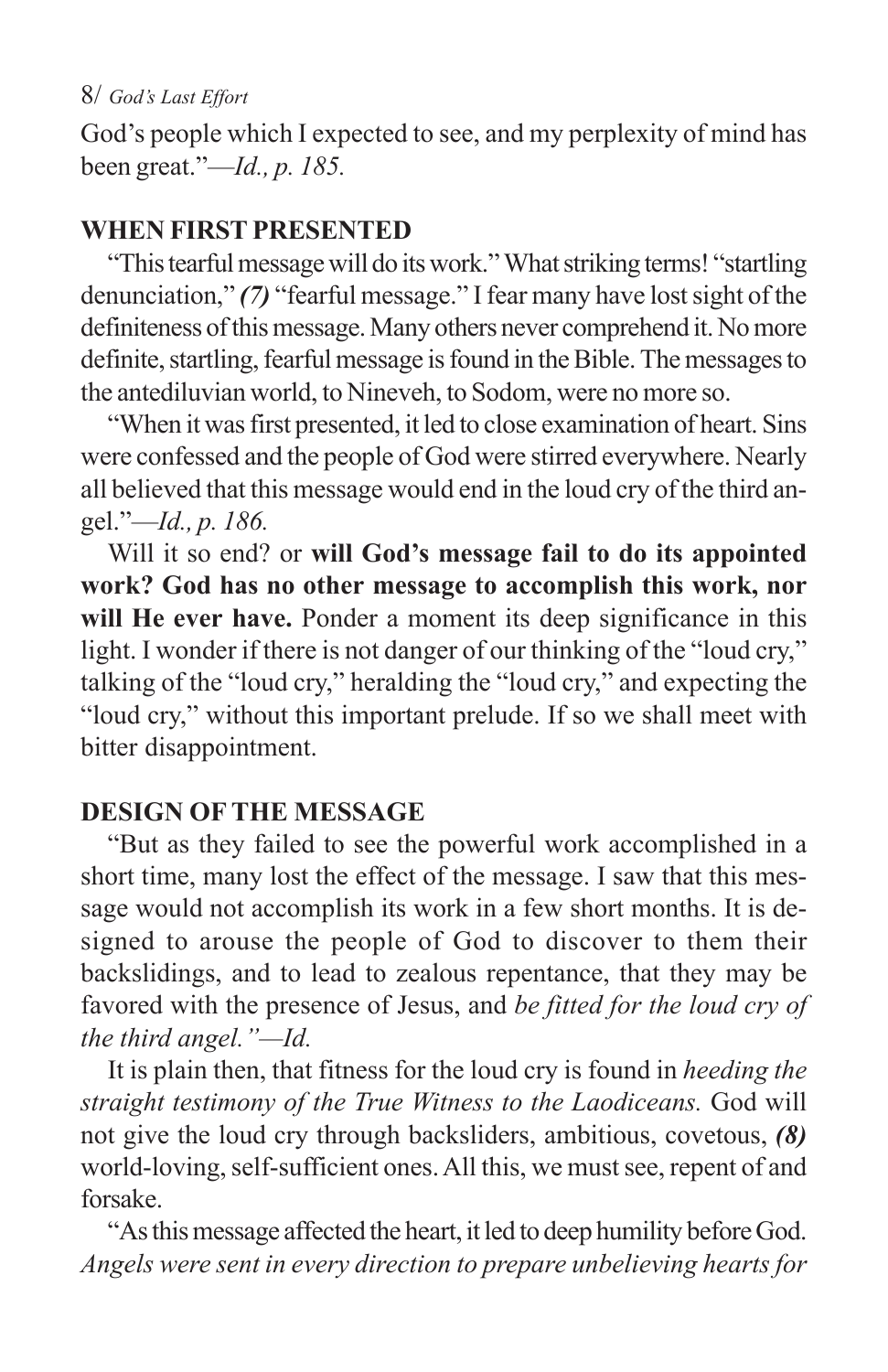*the truth.* The cause of God began to rise, and His people were acquainted with their position."-*Id.*

How wonderful it would be to face an audience whose hearts angels had prepared to receive our message! Angels would be an efficient, rapid, advertising corps and no danger of their adopting questionable methods.

God is very merciful and blesses our efforts though we have not fully met His mind. But oh, for the fullness of His blessing! When shall we experience it?

"If the counsel of the True Witness had been *fully heeded,* God would have wrought for His people in greater power. Yet the efforts made since the message has been given, have been blessed of God, and many souls have been brought from error and darkness to rejoice in the truth."—*Id.*

We must not be satisfied, however, with any half-hearted service. We can finish the work only by *fully heeding the message.*

"God will prove His people, Jesus bears patiently with them, and does not spew them out His mouth in a moment. Said the angel, *'God is weighing His people.' "—Id.*

I am glad that we are told that we are being weighed.

In that fatal night when the mysterious hand on the palace wall pronounced the doom of Babylon's king, he was told that he was not only being *(9)* weighed, but *weighed and found wanting.* No change could be made. He was *being weighed* when his grandfather was a maniac for disregarding the message of God; for when the prophet interpreted the handwriting on the wall he alluded to this experience and said, "And thou his son, 0 Belshazzar, hast not humbled thine heart, *though thou knewest all this."* Dan. 5:18-22.

Are we profiting by the experiences of others? Or shall we fail to learn the lessons God would teach us through their experiences until the scales of God tell the sad story "weighed and found wanting?"

The Laodicean Message *heeded* will reveal many things that tip the scales on the wrong side.

"He will not accept less of us than He claims; *all His righteous demands must be fully met, or they will testify against us, that we are*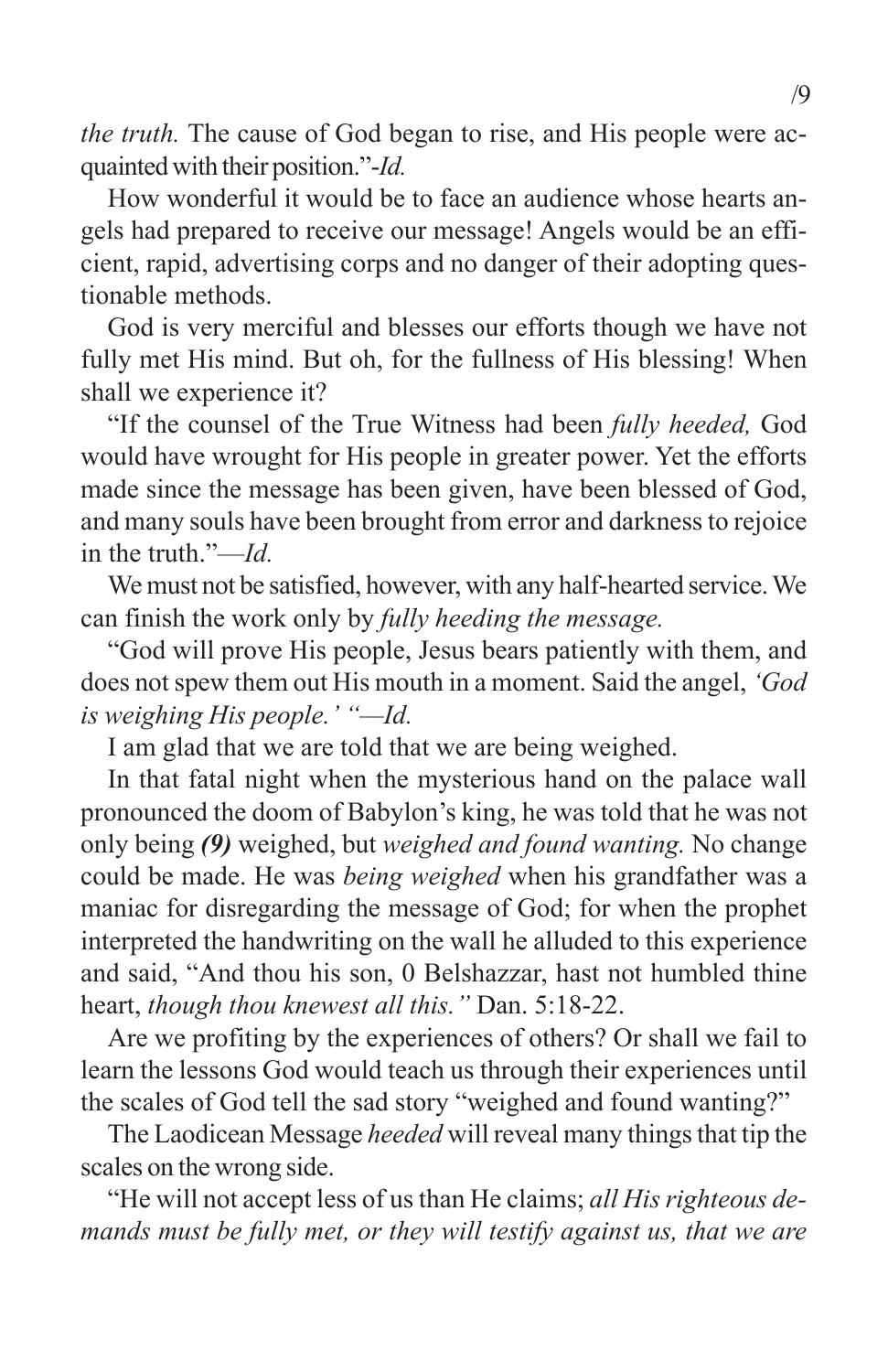*weighed in the balance and found wanting."*—*Test., Vol. 5, P. 402.*

"Young and old, God is now testing you. You are deciding your own eternal destiny. Your pride, your love to follow the fashions of the world, your vain and empty conversations, your selfishness, *are all put in the scale, and the weight of evil is fearfully against you."— Test., Vol. I, p. 189.*

"Fashion is deteriorating the intellect and eating out the spirituality of our people. Obedience to fashion is pervading our Seventh-day Adventist churches, and *is doing more than any other power to separate our people from God."—Test., Vol. 4. p. 647.*

A writer in the *Review and Herald of* Feb. 9, 1928, quoting this statement, said: "Every one *(10)* must admit that following the fashions of the world is a hundred times more prevalent now than when these words were written."

I fear we do not place proper estimate on many things grievous in the sight of God. The grosser sins we shun and look with disdain upon the perpetrators of these. "The drunkard is despised, and is told that his sin will exclude him from heaven; while pride, selfishness, and covetousness too often go un-rebuked. *But these are sins that are especially offensive to God;* for they are contrary to the benevolence of His character, to that unselfish love which is the very atmosphere of the unfallen universe. He who falls into some of the grosser sins may feel a sense of his shame and poverty and his need of the grace of Christ; *but pride feels no need,* and so it closes the heart against Christ, and the infinite blessings He came to give."—*Steps to Christ, pp. 34, 35.*

 Our failure to discern, repent of and forsake; all of these will mean our eternal ruin; and I am glad that none of them can reach heaven. To think we are all right with some,—with even one of these things is our greatest danger. "The True Witness declares that when you suppose you are really in good condition of prosperity, you are in need of everything."

"The church has received warning after warning. The duties and dangers of God's people have been plainly revealed. But the worldly element has proved too strong for them. Customs, practices, and fashions which lead the soul away from God, have been for years gaining ground, in defiance of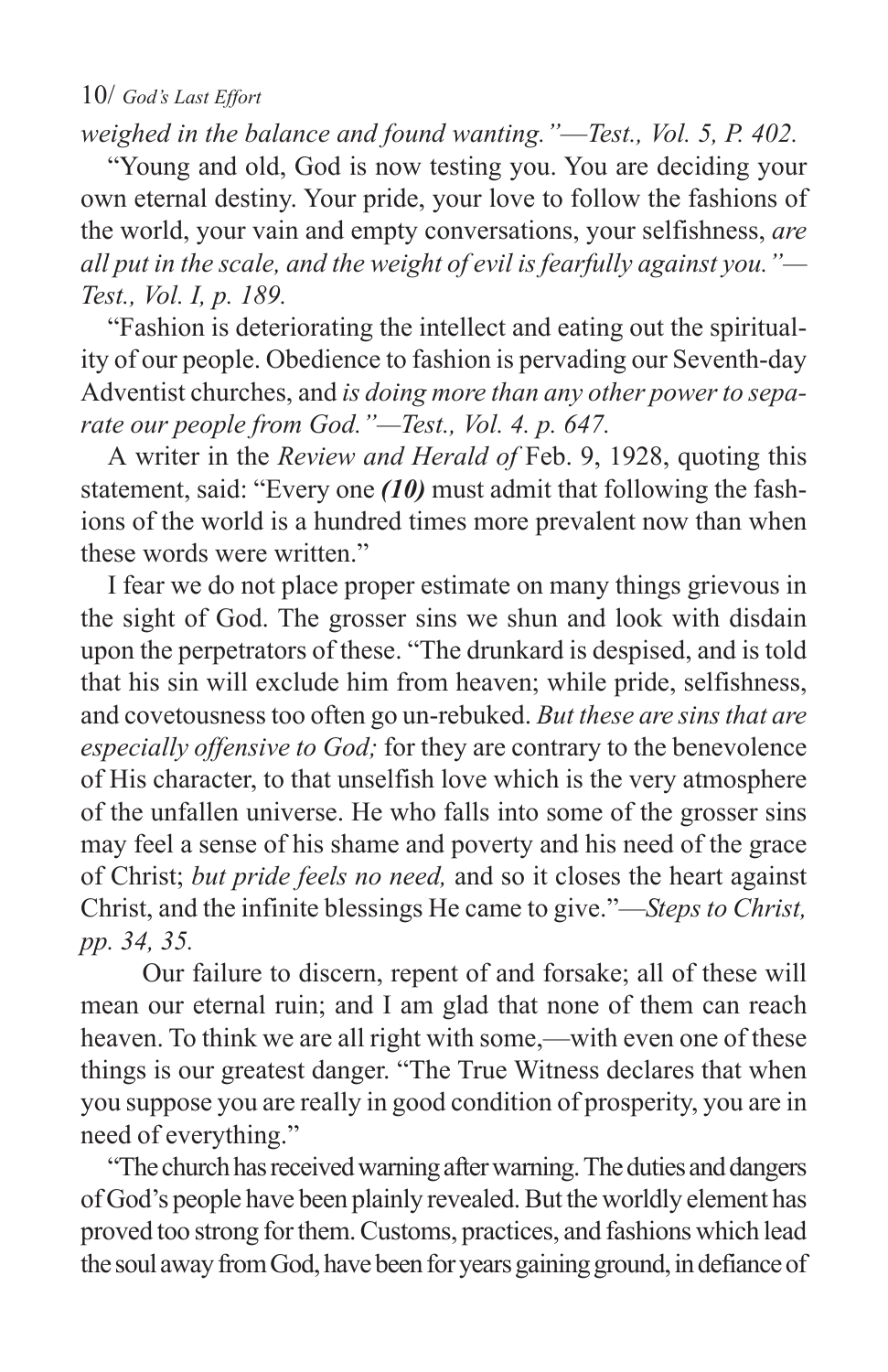the warnings and entreaties of the Holy Spirit; until at last *their ways have become right in their (11) own eyes,* and the Spirit's voice is scarcely heard." *—Test., Vol. 5, p. 103.*

Here is clearly set forth the Laodicean condition. "Their ways have become right in their own eyes." "The message of the True Witness finds the people of God in a sad deception, yet honest in that deception." The Laodicean remedy is the only remedy for the Laodicean condition. **"The only hope for the Laodiceans is a clear view of their standing before God." But how alarming the condition, when "The Spirit's voice is scarcely heard!"**

 "You are poor, and miserable, and blind and naked, . . . and soon the word that was given concerning Eli's house will be spoken to the angels of God concerning you. Your sins, 'shall not be purged with sacrifice nor offering forever' . . . and I saw that the Lord was whetting His sword in heaven to cut them down. Oh, that every lukewarm professor could realize the *clean work* that God is about to make among His professed people!"—Test., *Vol. 1, p. 190.*

"If the professed people of God find their hearts opposed to this straight work it should convince them that they have a work to do to overcome if they would not be spewed out of the mouth of the Lord. Said the angel, 'God will bring His work closer and closer *to test and prove every one of His people.' . . .* Individuals are tested and proved a length of time to see if they will sacrifice their idols and *heed the counsel of the True Witness.* If they will not be purified through obeying the truth, and overcome their selfishness, their pride, and evil passions, the angels of God have the *(12)* charge, 'They are joined to their idols, let them alone,' and they pass on to their work, leaving these with their sinful traits unsubdued, to the control of evil angels."—*Test., Vol. 1, p. 187.*

Surely this is a "solemn, fearful message." Who would not shudder at the thought of being left to the control of evil angels? So fearful is this message that when first presented, it "Wrought upon their feelings" (of a certain class) "excited their fears," "stirred them," but they, "moved from feeling, not from principle and faith," and "Lest His people should be deceived in regard to themselves, He gives them time for the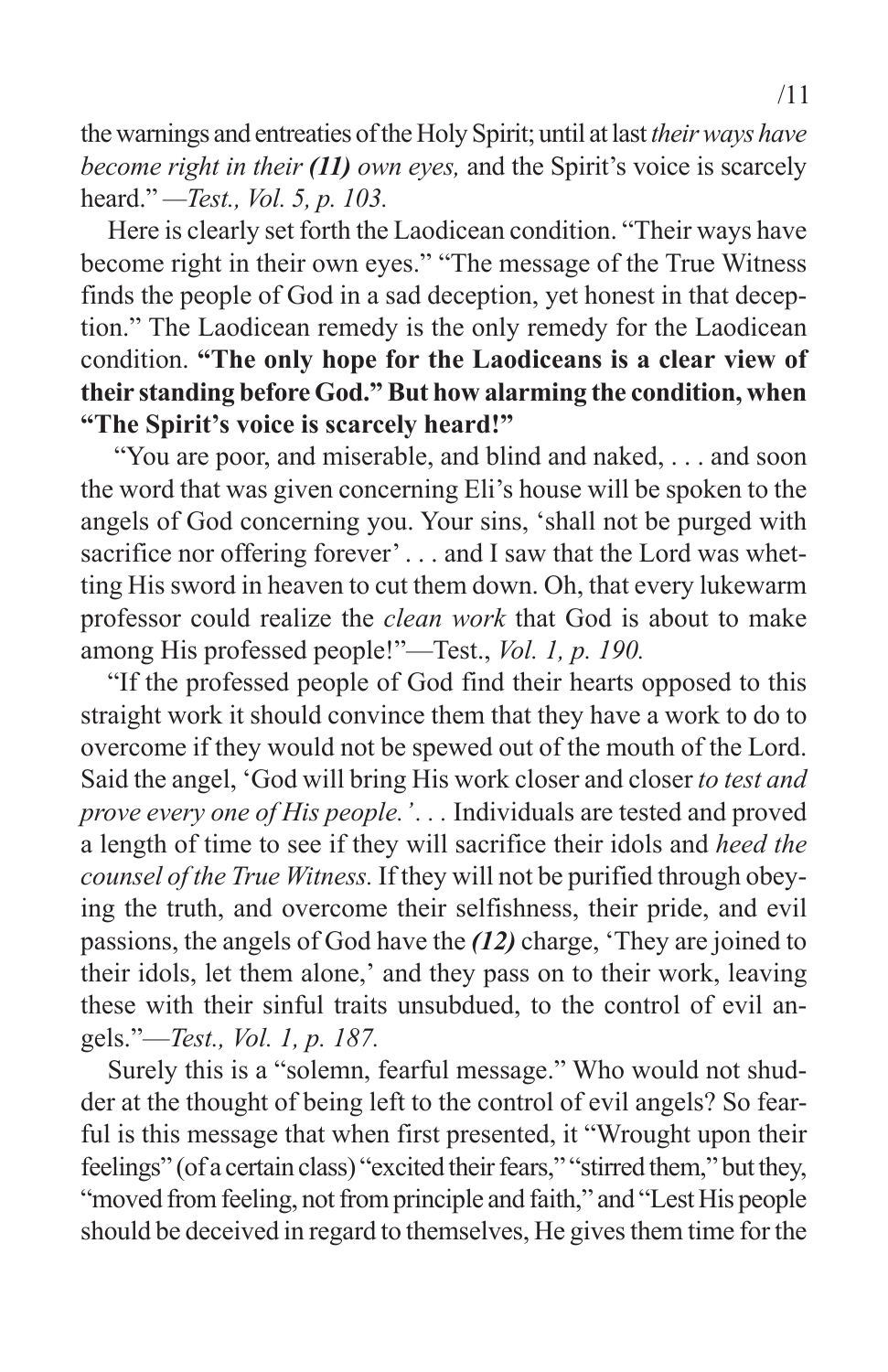excitement to wear off, and then proves them to see if they *will obey the counsel of the True Witness."—Id.*

Excitement will be lacking in the power that will attend the finishing of the work. The situation is too serious for excitement. Every one will have calmly considered the cost, made the surrender, accepted the power, and joyfully experience what God can do through unobstructed channels. **"The Father, the Son, and the Holy Spirit are seeking and longing for channels through which to communicate the divine principles of truth to the world."**

## **WHO HAVE HEEDED THE MESSAGE——RESULT**

*"Those who come up to every point, and stand every test,* and overcome, be the price what it may, *have heeded the counsel of the True Witness,* and they will receive the latter rain and thus be fitted for translation."—Id, *pp. 187, 188.*

Again let it be observed that *full heed* to the counsel of the True Witness is necessary to receive the latter rain. From the above statement would seem that the latter rain has some part in *(13)* fitting us for translation. Another statement has a similar bearing:

"As we seek God for the Holy Spirit, it will work in us meekness, humbleness of mind, a conscious dependence upon God for the *perfecting latter rain."—Mrs. E. G. White, Review and Herald, March 2, 1897.*

But *we must stand the test on every point,* "be the price what it may," and overcome, *before we can receive the latter rain.* But let the lukewarm professors remember that, "It may be falling on hearts all around us, but we shall not discern or receive it."

## **THE SHAKING**

"The Shaking" is a familiar term to most of us, but not so many realize that in failing to *fully heed the counsel of the True Witness* we are placing ourselves in the class that will be shaken out and lost forever.

"See that ye refuse not Him that speaketh. For if they escaped not who refused Him that spake on earth, much more shall not we escape if we turn away from Him that speaketh from heaven: whose voice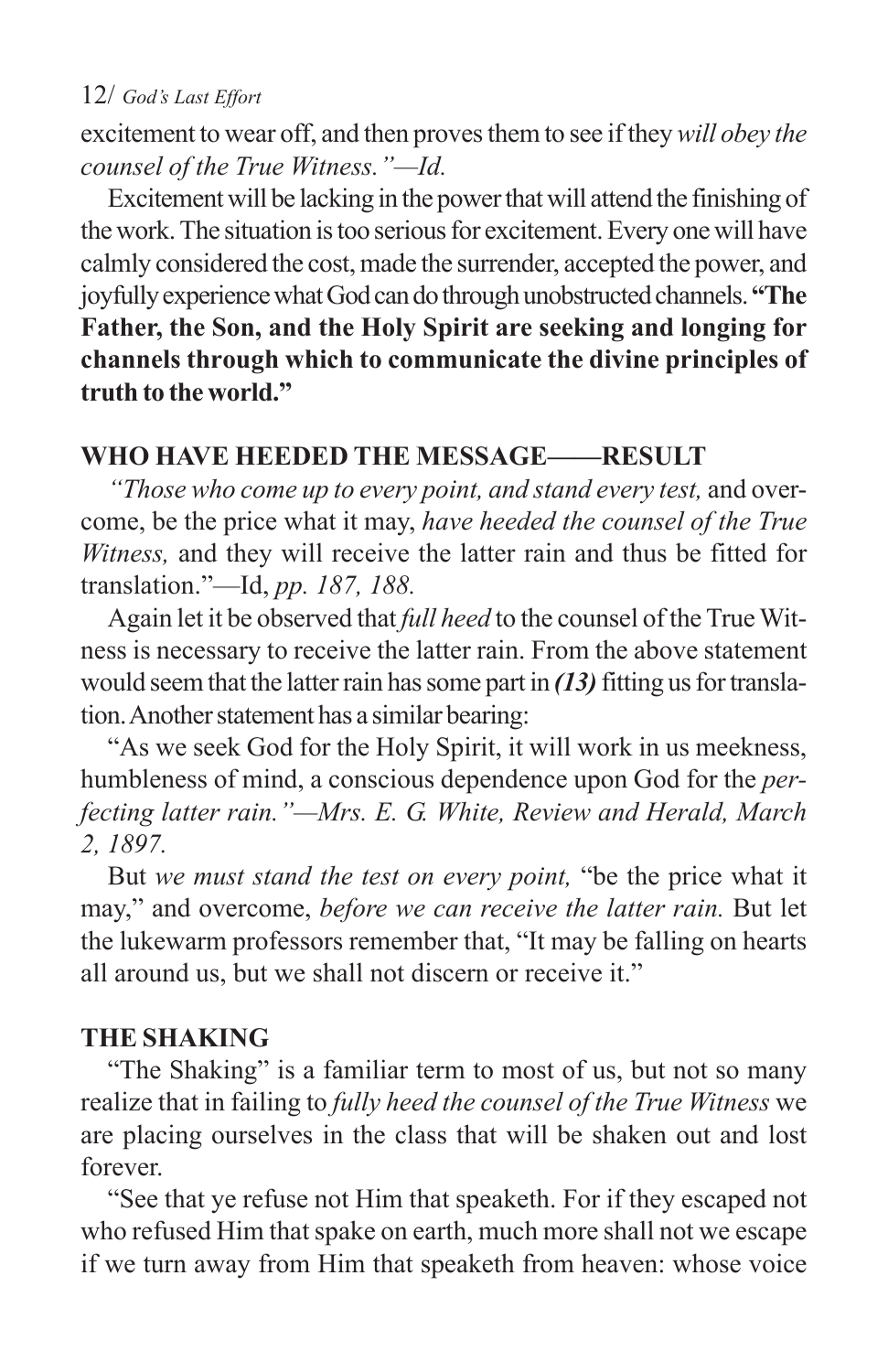then shook the earth: but now hath He promised, saying, yet once more I shake not the earth only but also heaven. And this word, "yet once more, signifieth the removing of those things that are shaken, as of things that are made, that those things which cannot be shaken may remain." Heb. 12:25-27.

Jesus is the True Witness; and if we refuse to hear and heed His voice in His last call to repentance, as set forth in His counsel to the Laodicean church, we can have no part in the "Kingdom which cannot be moved."*(14)*

I suppose if we could know how comparatively few will weather the final storm, finish the work, and be ready for translation, we would be startled. **"A storm is arising that will wrench and test the spiritual foundation of every one to the utmost. Therefore avoid the sand-bed, hunt for the rock; lay your foundation sure.** Build, Oh, build for eternity! Build with tears, with heart-felt prayers." *—Test., Vol. 5, p. 129.*

"November 20, 1857, **I was shown the people of God, and saw them mightily shaken. Some, with strong faith and agonizing cries, were pleading with God.** Their countenances were pale, and marked with deep anxiety, *expressive of their internal struggle."—Test., Vol. 1, p. 179.*

We will be deeply in earnest if we get through. Our careless, indifferent attitude, our light and trifling ways, will give way to solemn seriousness.

"The mirth of tablets ceaseth, the noise of them that rejoice endeth, the joy of the harp ceaseth. . . . All joy is darkened, the mirth of the land is gone. In the city is left desolation, and the gate is smitten with destruction. When thus it shall be in the midst of the land among the people, there shall be as the shaking of an olive tree, and as the gleaning of grapes when the vintage is done." Isa. 24:8-13.

When only "those things which can not be shaken . . . remain" few people of earth's millions will be left. It will be like seeking for grapes after harvest; but "they shall lift up their voice, they shall sing for the majesty of the Lord, they shall cry aloud from the sea." Isa. 24:14.

Now is the time to gain an experience that will enable us to sing with the few at that time. *(15)*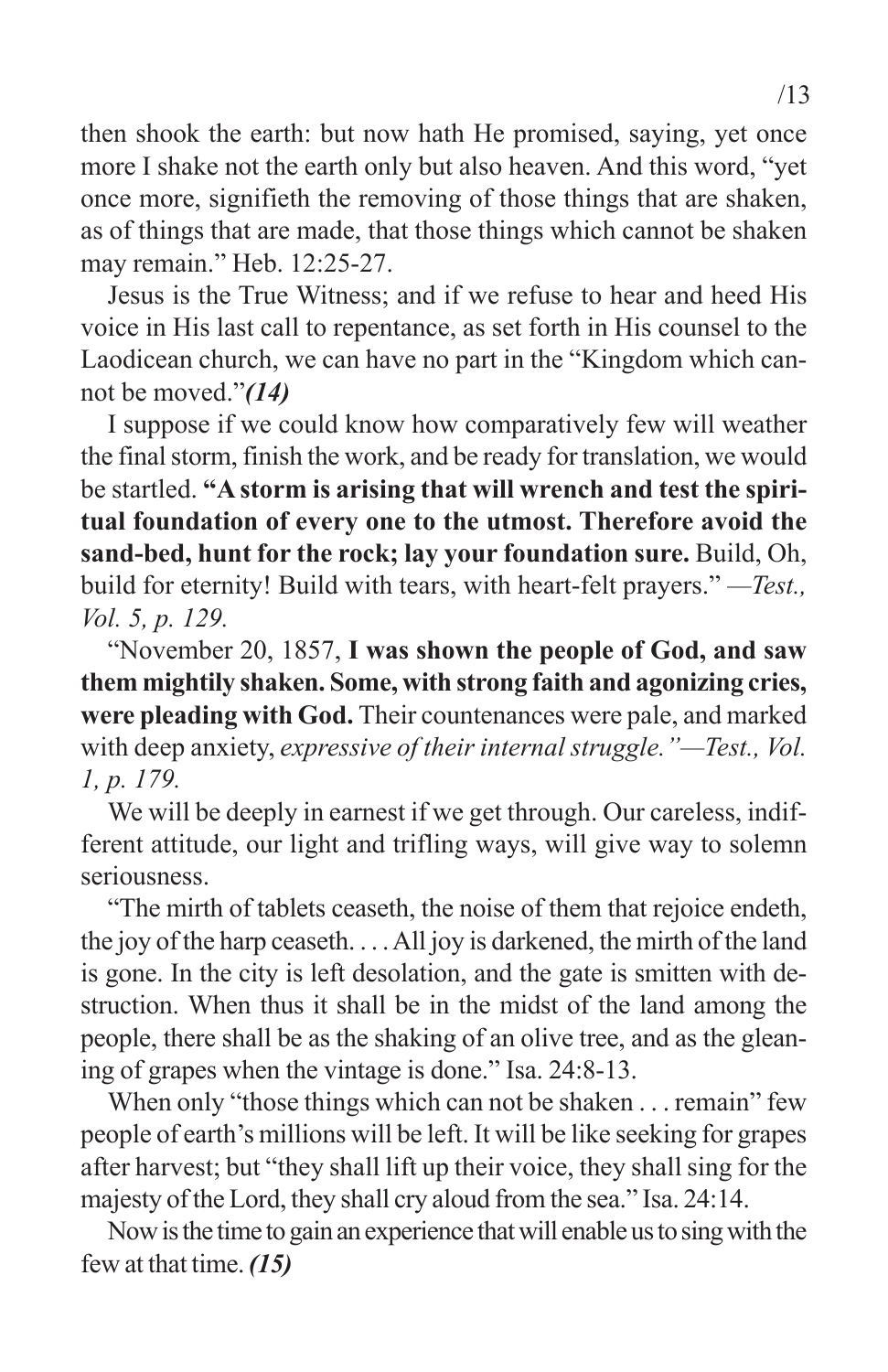The shaking of God's people and the giving of the final warning, is of paramount interest to all the world; for the final presentation of the message that offers deliverance must be attended by the power that God can give only to those who are themselves delivered and can not be shaken. Then only will the world and the apostate churches have a fair chance for final decision.

"Blow the trumpet in Zion, sanctify a fast, call a solemn assembly; gather the people, sanctify the congregation, assemble the elders. . . . Let the priests, the ministers of the Lord, weep between the porch and the altar, and let them say, Spare Thy people, 0 Lord, and give not thine heritage to reproach." Joel 2:15-17.

**"I asked the meaning of the shaking I had seen, and was shown that it would be caused by the** *straight testimony called forth by the counsel of the True Witness to the Laodiceans.* This will have its effect upon the heart of the receiver, and will lead him to exalt the standard and pour forth the straight truth. *Some will not bear this straight testimony. They will rise up against it, and this will cause a shaking among God's people."—Test., Vol. 1, p. 181.*

"My attention was then turned to the company I had seen, who were mightily shaken. I was shown those whom I had before seen weeping and praying with agony of spirit. The company of guardian angels around them had been doubled, and they were clothed with an armor from their head to their feet. . . . They had obtained the victory, and it called forth from them the deepest gratitude, and holy, sacred joy. The numbers of this company had lessened, some had been shaken out *(16)* and left by the way. The careless and indifferent, who did not join with those who prized victory and salvation enough to *perseveringly plead and agonize for it,* did not obtain it, and they were left behind in darkness, but their numbers were immediately made up by others taking hold of the truth and coming into the ranks.... I heard those clothed with the armor speak forth the truth with great power. It had effect. I saw those who had been bound; some wives had been bound by their husbands, and some children had been bound by their parents. The honest who had been held or prevented from hearing the truth, now eagerly laid hold of it. All fear of their relatives was gone. The truth alone was exalted to them. It was dearer and more pre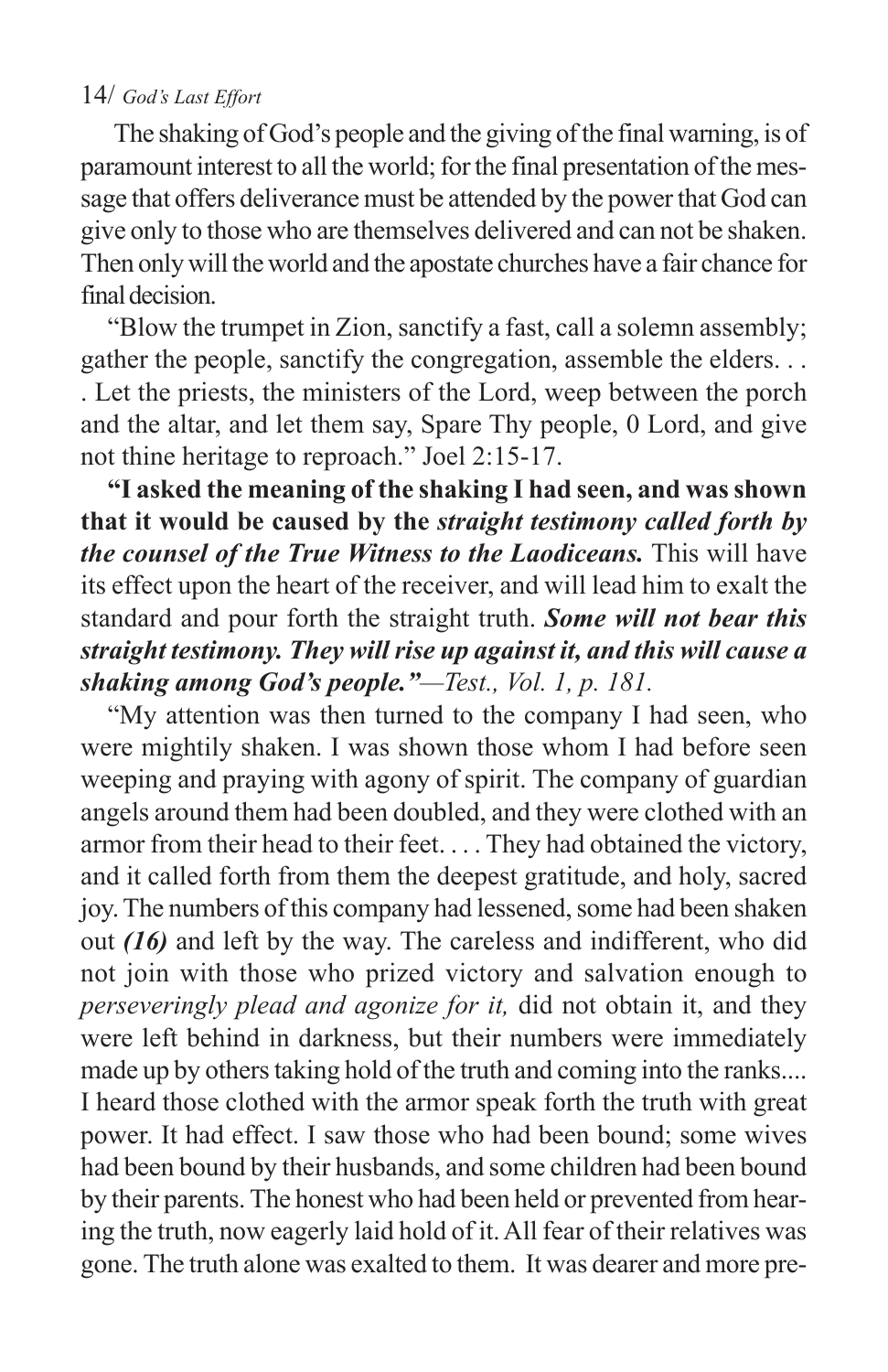cious than life. . . . I asked what had made this great change. An angel answered, 'It is the latter rain, the refreshing from the presence of the Lord, the loud cry of the third angel.' *"—Test., Vol. I, pp. 181, 182, 183.*

When we remember that this experience comes only to those who have *fully heeded the counsel of the True Witness,* and all who have rejected the counsel are, "left to the control of evil angels" and lost forever, we get some conception of this "solemn, fearful message." That the solemn importance of the Laodicean Message has been lost sight of to some extent by God's people, is seen from the fact that—

**"The Lord calls for a renewal of the straight testimony borne in years past. He calls for renewal of spiritual life. The spiritual energies of His people have long been torpid but there is to** *be a resurrection from apparent death."—Test Vol. 8, p. 297. (17)*

Satan would be well pleased to have the erroneous ideas of some who have construed these statements on the Laodicean Message to mean that *this denomination* would be spewed out of the mouth of the Lord, and another movement would arise to finish the work, eclipse the great importance of the message in its proper construction. **The remnant church, as a church, will heed the counsel of the True Witness when it is renewed, and it will renew their "spiritual life" and "their spiritual energies" and there will be "a resurrection from apparent death."** "I the Lord will hasten it in His time."

*"Ministers who are preaching present truth must not neglect the solemn message to the Laodiceans."—Test., Vol. 3, p. 257.*

"This message must be borne to a lukewarm church by God's servants*. It must arouse His people from their security and dangerous deceptions in regard to their real standing before God."* Id, p. 259.

"The people of God must see their wrongs, and arouse to zealous repentance, and a putting away of those sins which have brought them into such a deplorable condition of poverty, blindness, wretchedness and fearful deception. I was shown that the *pointed testimony must live in the church.* This alone will answer to the message to the Laodiceans. **Wrongs must be reproved,** *sin must be called sin,* **and iniquity must be met promptly and decidedly, and put away from us as a people.**" *—Id., p. 260.*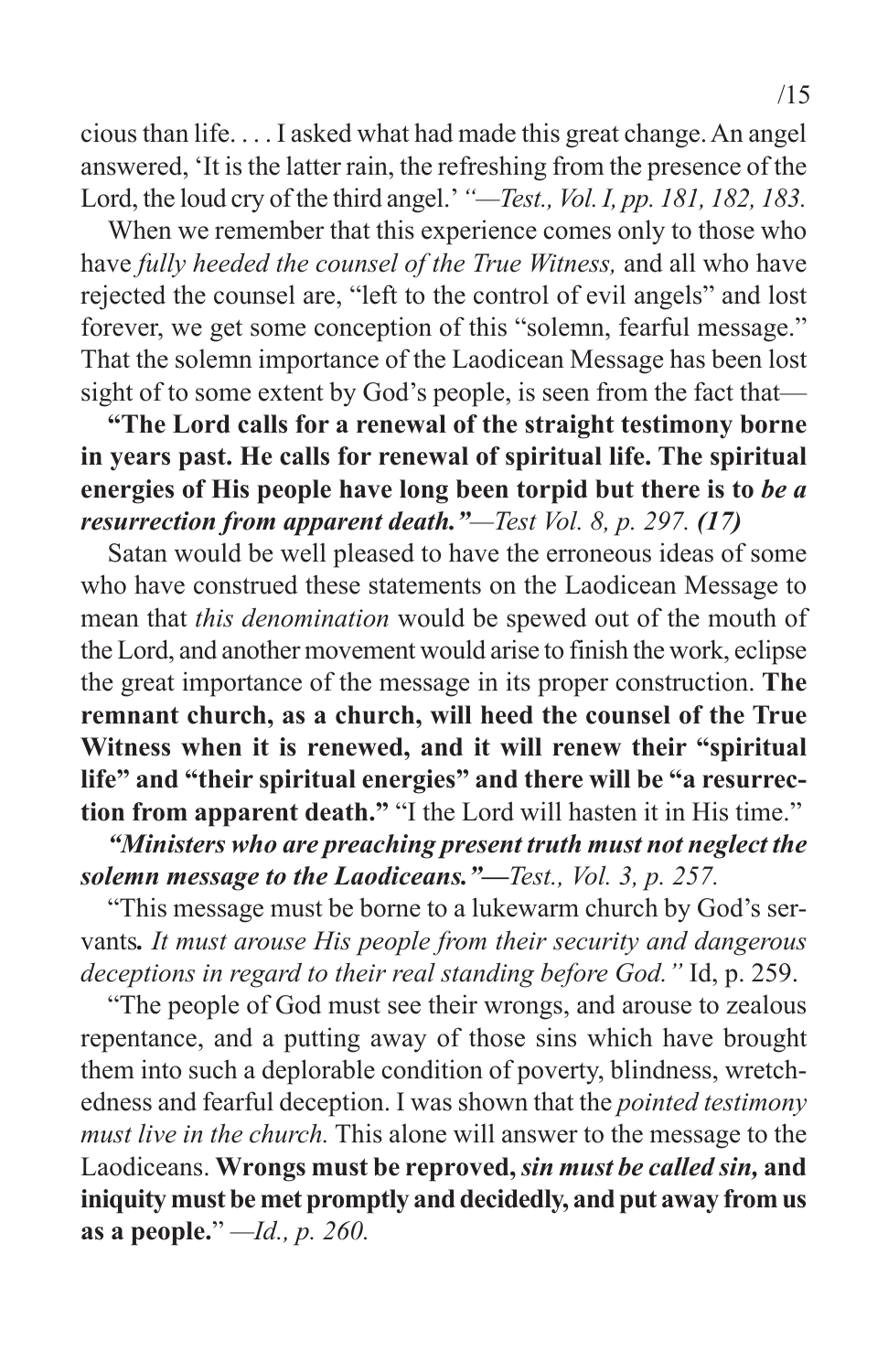Those who fully heed the counsel of the True Witness, will, of course, see themselves in a true light, and will abhor their selfishness and worldliness; *(18)* thus **the cause of God will receive their full support and there will be plenty of means to finish the work of God.**

"Says the True Witness, 'I know thy works.' The third angel is leading up a people, step by step, higher and higher. At every step they will be tested."

Then apparently abruptly comes the following:

"The plan of systematic benevolence is pleasing to God. I was pointed back to the days of the apostles, and saw that God laid the plan by the descent of His Holy Spirit, and that by the gift of prophecy He counseled His people in regard to a system of benevolence."— *Test., Vol. 1, p. 190.*

This system calls for *gifts* as God has prospered us, as well as the *tithe.*

"God has devised a plan by which all *may give as He has prospered them* and which will *make giving a habit* without waiting for special calls. Those who can do this, but will not because of their selfishness, are robbing their Creator, *who has bestowed upon them means to invest in His cause* to advance its interests. Until all shall carry out the plan of systematic benevolence there will be a failure in coming up to apostolic rule."— *Test., Vol. 3, p. 411.*

"In God's dealings with the Jews and His people to the end of time, *He requires systematic benevolence proportionate to their income."—Id., p. 405.*

"Our heavenly Father bestows gifts and solicits a portion back, that He may *test us whether we are worthy to have the gift of everlasting life." Id., p. 408.*

All who *heed the counsel of the True Witness* will stand this test as well as all others, for— (19) "Said the angel, 'God will bring His work closer and closer to *test and prove every one of His people.' . .*

*.* Those who come up on every point, and stand *every test,* and overcome, be the price what it may, *have heeded the counsel of the True Witness, and they will receive the latter rain, and thus be fitted for translation."—Test., Vol. 1, p. 187.*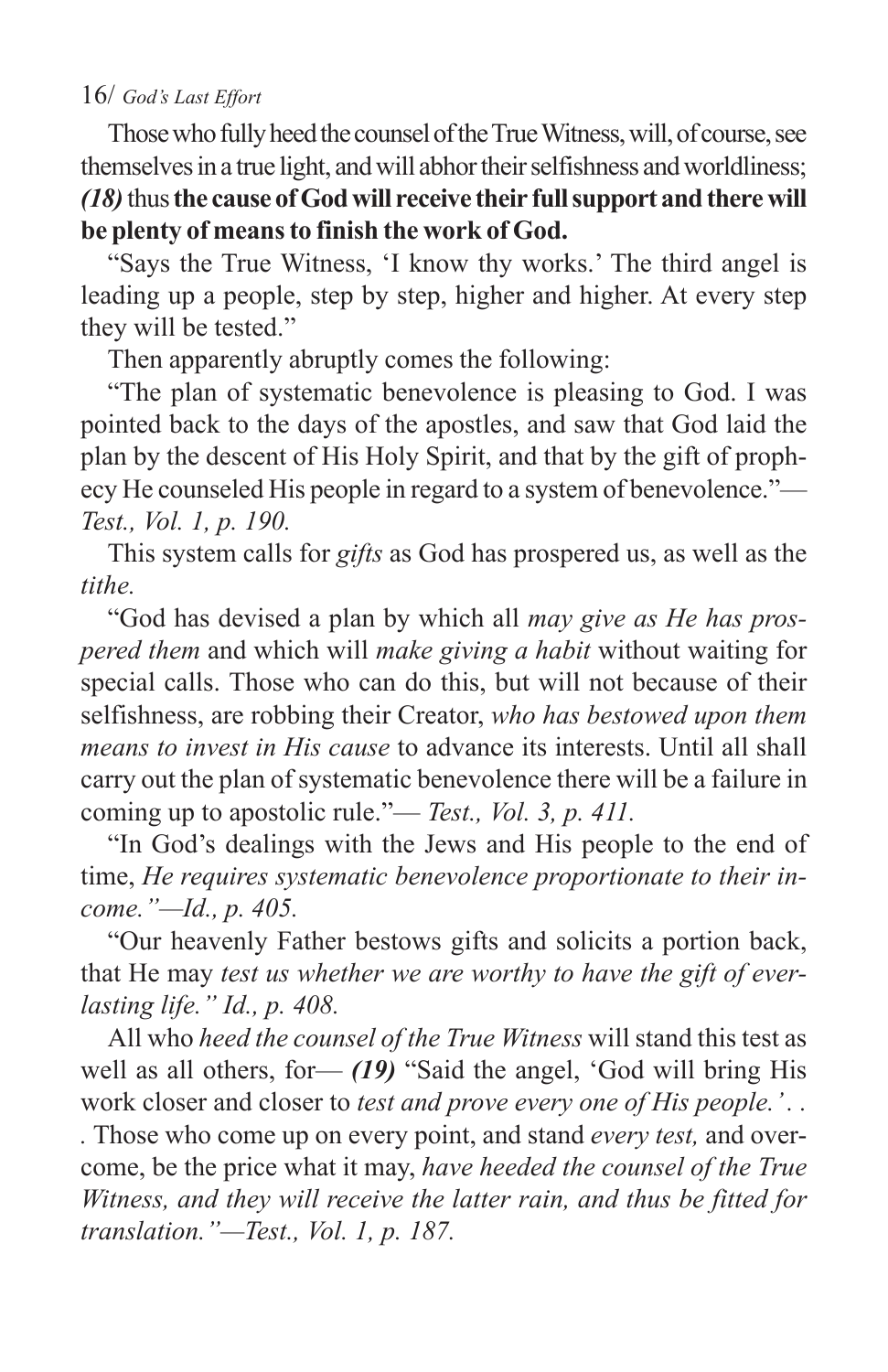We may continue to be a member of the church on earth and be derelict on this point; but who dare say we shall reach the promised land? On this point, too, we are tested *"whether we are worthy to have the gift of everlasting life."*

"He proves those who profess to love Him by placing means in their hands and then tries them, to see if they love the gift better than the giver." *—Test., Vol. 2, p. 660.*

We will be none the poorer, for "My blessing shall increase your substance and you will have abundance."

"Now, He that ministereth seed to the sower both minister bread for your food, and multiply your seed sown, and increase the fruits of your righteousness." II Cor. 9:10.

"Increase the fruits of your righteousness." Liberality and spirituality go hand in hand.

## **THE GOLD TRIED IN THE FIRE**

All our activities must be in the setting of heavenly love. "The gold is faith and love." The reproof of the Laodicean Message comes in this setting. "As many as I love, I rebuke and chasten." I fear my reproofs and rebukes have too often savored of condemnation. The eloquence of angels, the gift of prophecy, understanding of mysteries, *(20)* faith to remove mountains, bestowing all my goods upon the poor, and finally a martyr's death, from any other motive than love for perishing souls that would lead me to suffer for their sakes "Profiteth me nothing."

"Love is unsuspecting, ever placing the most favorable construction upon the motives and acts of others. Love will never needlessly expose the faults of others. It does not listen eagerly to unfavorable reports, but rather seeks to bring to mind some good qualities of the one defamed. . . . Love not only bears with others' faults, but cheerfully submits to whatever suffering and inconvenience such forbearance makes necessary. This love 'never faileth.' ... As a precious treasure, it will be carried by its possessor through the portals of the city of God. . . . Alas that this precious treasure is so lightly valued and so little sought by many who profess the faith."—*Test., Vol. 5, pp. 168, 169.*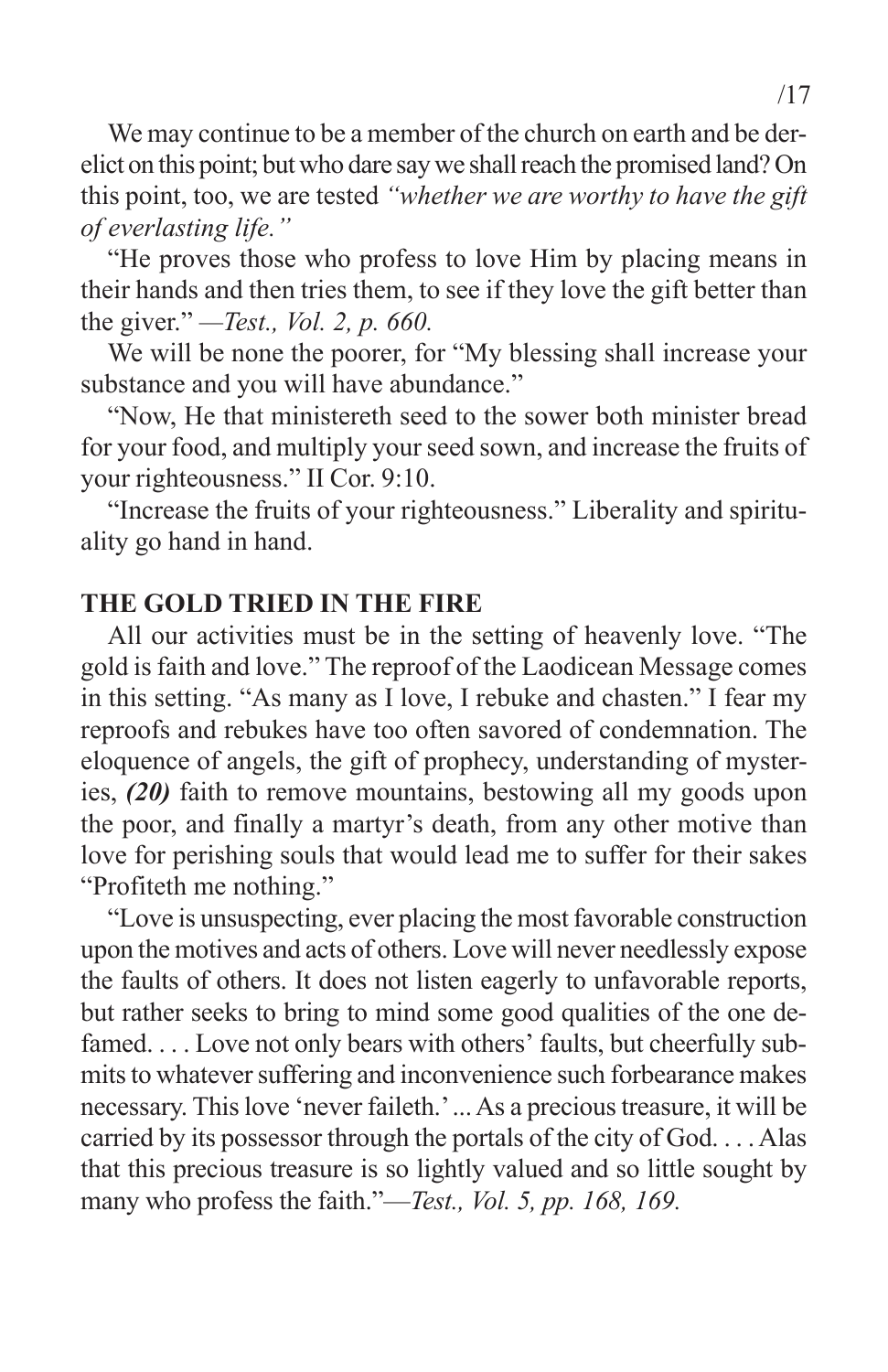## **THE EYESALVE**

"Therefore rejoice, ye heavens, and ye that dwell in them. Woe to the inhabiters of the earth and of the sea! for the devil is come down unto you, having great wrath, because he knoweth that he hath but a short time." Rev. 12.12.

"Be sober, be vigilant: because your adversary the devil, as a roaring lion, walketh about, seeking whom he may devour." I Pet. 5:8.

We would not magnify Satan's power, art, and cunning; neither would we be "ignorant of his devices." He will "deceive the very elect" if that were possible, and no spiritually sore eyes will escape his devices. The eyesalve must be applied. "Again and again has the voice from heaven addressed *(21)* you. Will you obey this voice? Will you heed the counsel of the True Witness, to seek the gold tried in the fire, the white raiment, and the eyesalve? The gold is faith and love, the white raiment is the righteousness of Christ, the eyesalve is that *spiritual discernment which will enable you to see the wiles of Satan and shun them, to detect sin and abhor it, to see truth and obey it"— Test., Vol. 5, p. 233.*

Through fully heeding the counsel of the True Witness we are shut in with God, safe from the enemy's devices; but it is suicidal to pursue a course in which the Spirit of God is grieved. We are living in the blazing light of the last of the last days, and we cannot plead ignorance. "The times of this ignorance God winked at; but now commandeth all men everywhere to repent." "The mistakes that are the natural result of blindness of mind are, when pointed out, no longer sins of ignorance or errors of judgment; but unless there are decided reforms in accordance with the light given, they then become presumptuous sins."— *Test., Vol. 5, p. 436.*

"And many false prophets shall arise, and shall deceive many."

Through the years many deceptions have arisen within our ranks, and many have been deceived. In the most recent movement, still in evidence to some extent, many good people were deceived. Even gospel workers were swept off their feet by the wiles of Satan. Had the Laodicean remedy been applied we would not have entered this sad experience, for, "The eyesalve is that spiritual discernment which will enable you to see the wiles of Satan and shun them." No one,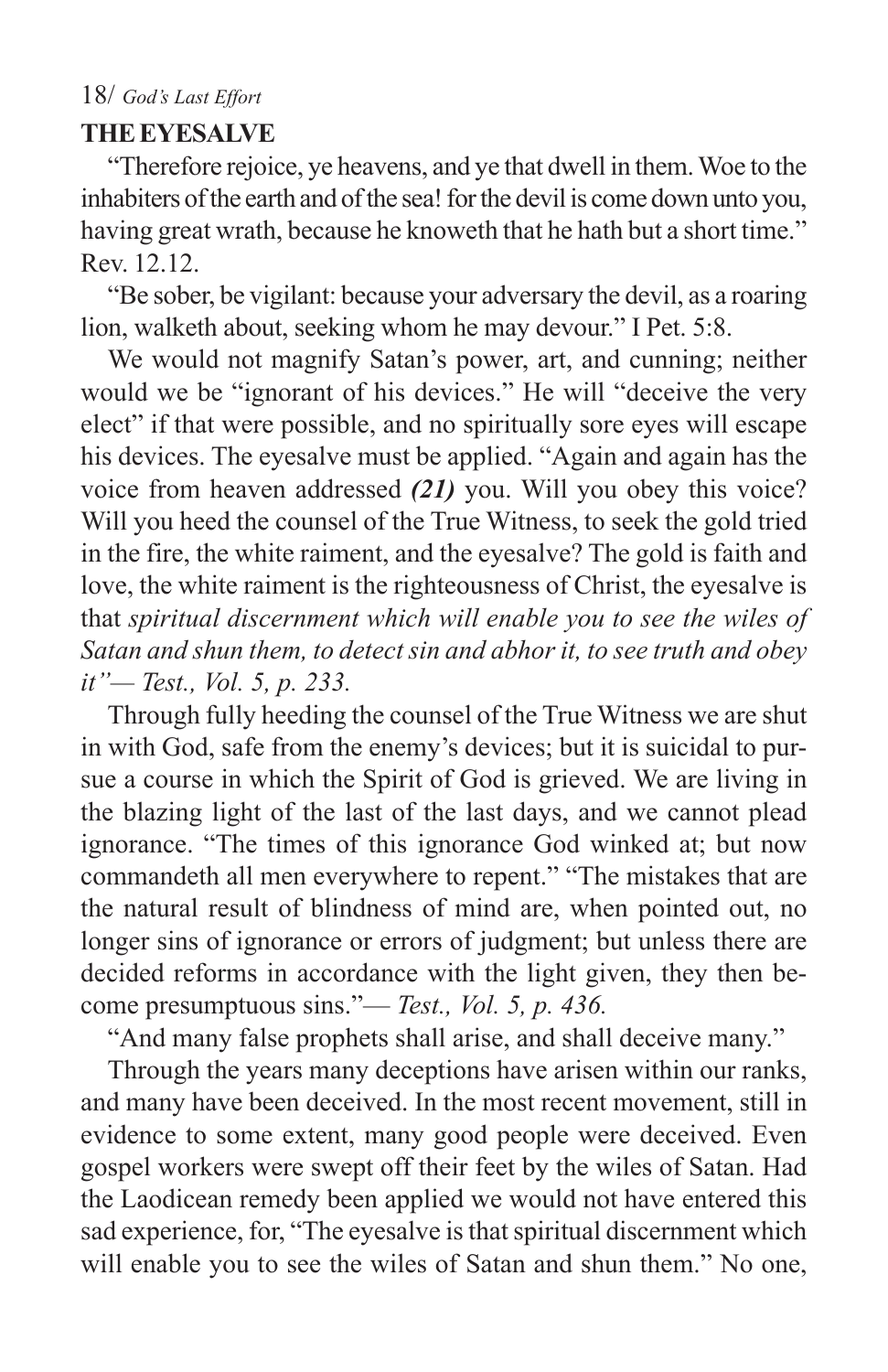however, should *(22)* boast of escaping this particular snare of the devil. His wiles are not limited to one plan. There are others.

"Let no one deceive his own soul in this matter. If you harbor pride, self-esteem, a love for the supremacy, vain glory, unholy ambition, murmuring, discontent, bitterness, evil-speaking, lying, deception, slandering, you have not Christ abiding in the heart, and the evidence shows that you have the mind and character of Satan, not of Jesus Christ, who was meek and lowly of heart. . . *You may have good intentions, good impulses, can speak the truth understandingly, but you are not fit for the kingdom of heaven."—T. M., p. 441.*

Our intentions and impulses may be good, and we may be able to speak the truth understandingly, but if we have not made a personal application of the eyesalve we may deceive our own soul and be lost.

#### **THE WHITE RAIMENT**

Paul was not ashamed of the gospel, "For therein is the righteousness of God revealed."

Noah had a warning message for the world. None who rejected his message were saved; and I suppose he preached many a stirring message about the necessity of coming into the ark or being lost; but when his work was summed up by the Apostle Paul, in Heb. 11:7, it is said that "He condemned the world and became heir of the righteousness which is by faith." Without the righteousness of God applied by faith, his preaching, though theoretically true, would never have warned the world. Just so with the "Everlasting gospel" of Rev. 14. The power of the gospel—the righteousness of *(23)* God, must accompany the warning. And so we read:

"Several have written me, inquiring if the message of justification by faith is the third angel's message, and I have answered, 'It is the third angel's message in verity.' "—*R. H., April I, 1890.*

"This is the message that God commanded to be given to the world. It is the third angel's message which *is to be proclaimed with a loud voice, and attended with the outpouring of His Spirit in a large measure.* This is the testimony that must go throughout the length and breadth of the world. It presents the law and the gospel, binding up the two in a perfect whole."—*Special Test. to the Battle Creek Church, pp. 36, 38.*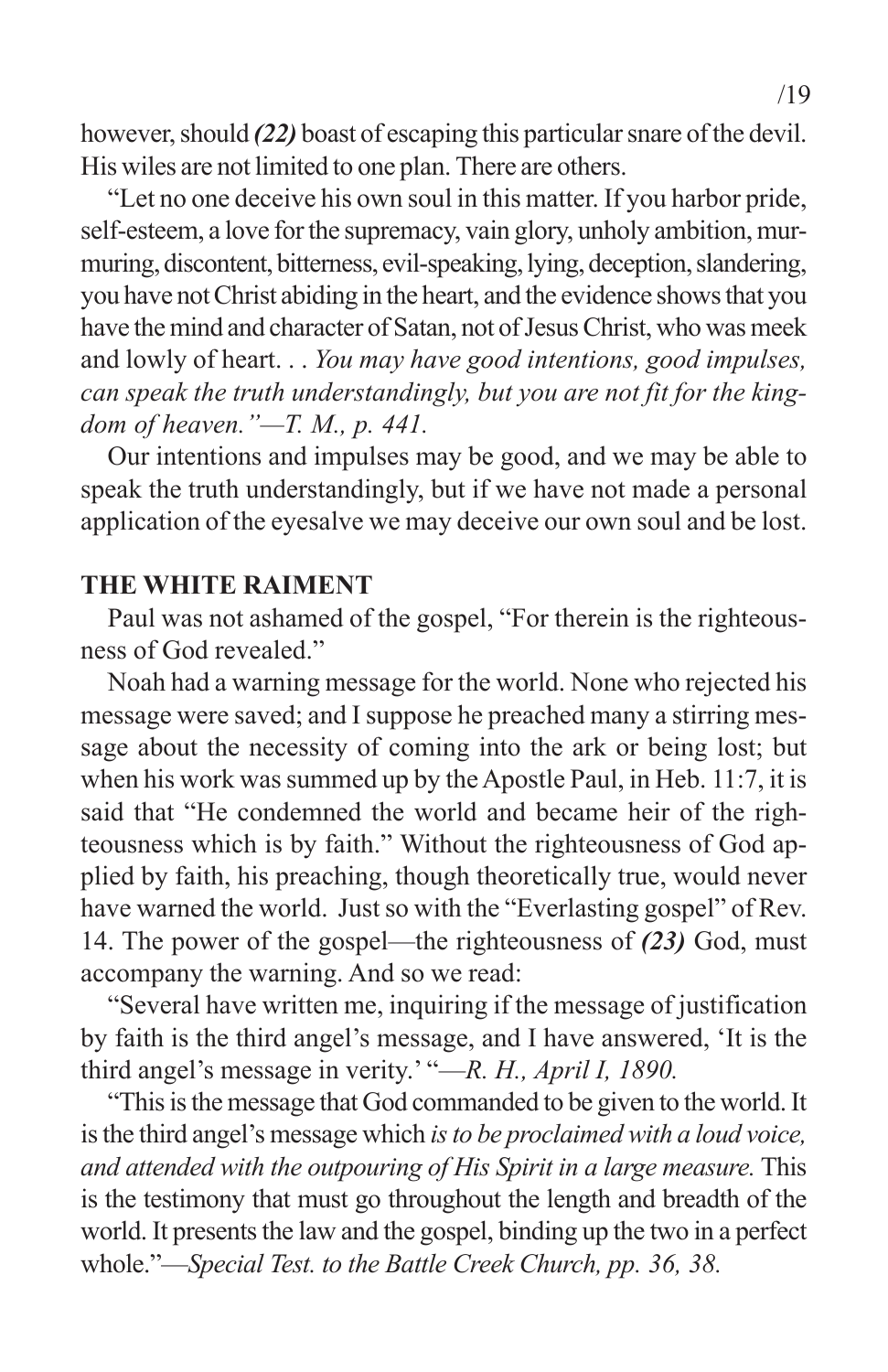Others may have, and did, preach righteousness by faith with great power. The reformers did and broke the power of the Papacy; but righteousness by faith binding up the law and the gospel "in a perfect whole," is demanded of those who finish the work of God on earth. The righteousness by faith in the Laodicean Counsel can not be preached with the promised power by those who reject the law and the Sabbath; for "The true light is now come." Neither can it be successfully preached by those who assent to the binding claims of the law, but in whose lives its pure and holy principles are not revealed.

"The message of Christ's righteousness is to sound from one end of the earth to the other to prepare the way of the Lord. *This is the glory of God, which closes the work of the third angel."— Test., Vol. 6, p. 19.*

The loud cry of the third angel began with the revelation of this great truth of righteousness by *(24)* faith, and it will end with the angel of Revelation eighteen uniting his voice with that of the third angel in the final call out of Babylon.

"The time of test is just upon us, for the loud cry of the third angel's message has already begun in the revelation of the righteousness of Christ, the sin-pardoning Redeemer. *This is the beginning of the light of the angel whose glory shall fill the whole earth."—Mrs. E. G. W., in R. H., Nov.* 29, *1892. (Alluding to the Minneapolis meeting 1888.)*

One year after the Minneapolis meeting in the *Review and Herald* of Sept. 3, 1889, Sister White made the following startling statement: "The doctrine of justification by faith has been lost sight by many who have professed to believe in the third angel's message. . . . There is not one in one hundred who understands *for himself* the Bible truth on this subject that is so necessary to our present and eternal welfare"

It is this failure to understand this vital truth "for ourselves" that is delaying the coming of the Master. It is just here that we are "wretched, miserable, and poor, and blind, and naked," and satisfied in our wretchedness.

Two years after the Minneapolis meeting Sister White wrote, *"Since the time of the Minneapolis meeting I have seen the state of the Laodicean church as never before.* I have heard the rebuke of God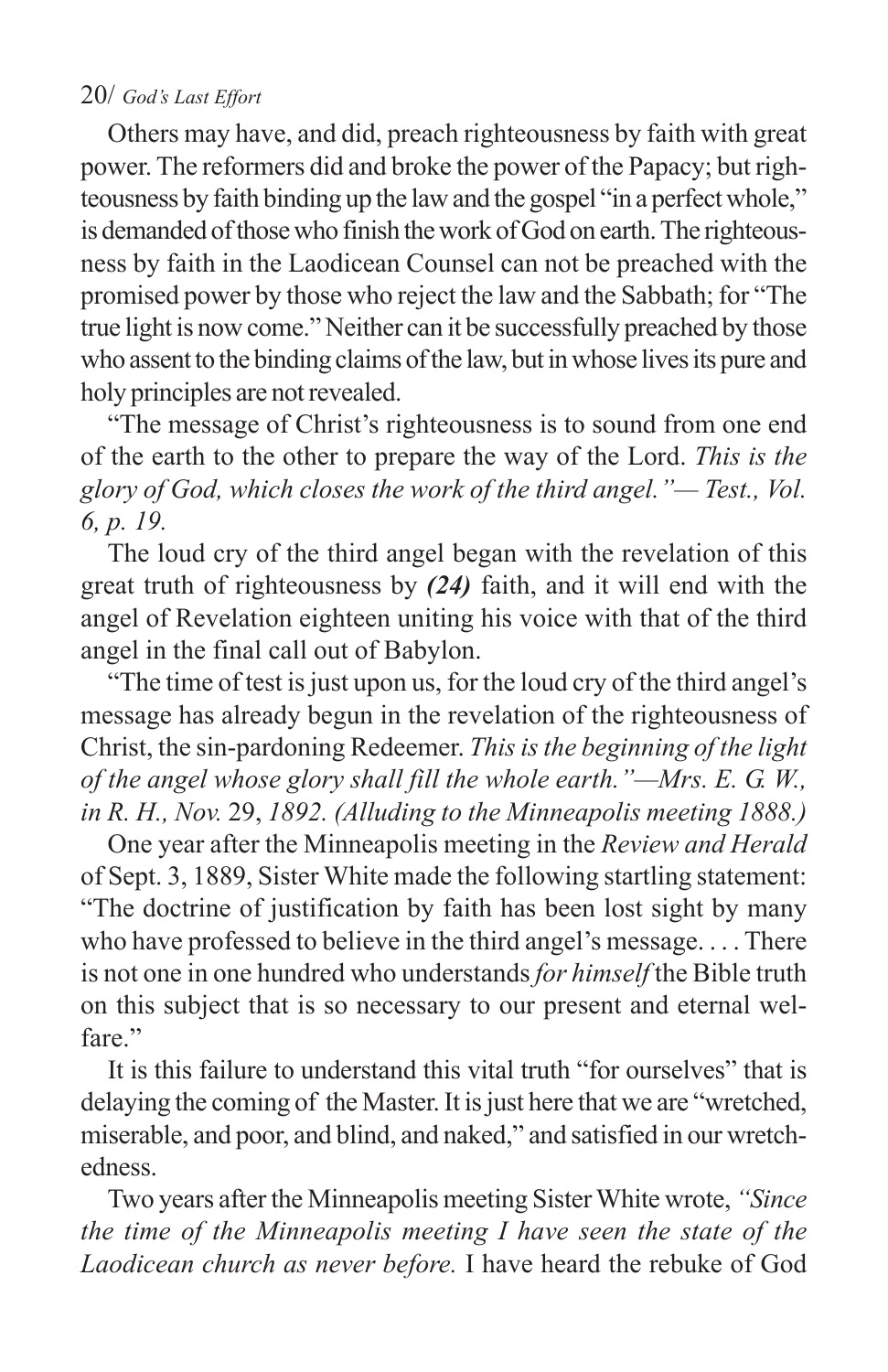spoken to those who feel so well satisfied, *who know not their spiritual destitution."*

God expects us to know our spiritual destitution, for He sends us a message that reveals it. Let no one seek to hide behind ignorance in this matter. *(25)*

To all who do this, the finger of God is pointed saying, "Thou art the man"

Thirteen years after the Minneapolis meeting, at the General Conference of 1901, Sister White said:

"I feel a special interest in the movements and decisions that shall be made at this Conference regarding the things that should have been done years ago, and especially ten years ago, when we were assembled in conference, and the Spirit and power of God came into our meeting, testifying that God was ready to work for this people if they would come into working order. The brethren assented to the light God had given, but . . . the light that was given was not acted upon. . . . Year after year the same acknowledgement was made, but the principles which exalt a people were not woven into the work. ...

**It is a marvel to me that we stand in as much prosperity as we do today. It is because of the great mercy of our God, not because of our righteousness, but that His name should not be dishonored in the world."** *—Gen. Conf. Bulletin, April 3, 1901.*

Here lies another great danger—*assenting to the light but not acting upon it.*

A prominent leader at this 1901 conference said, "But there are many in this audience who can remember . . . when thirteen years ago, at Minneapolis, God sent a message to this people to deliver them out of that experience (before related) . What has been the history of this people and this work since that time? Where do we stand now with reference to this message? How far has the truth been received—not simply assented to, but actually received? Not far I tell you. For the *(26)* past thirteen years this light has been rejected and turned against by many, and they are rejecting it and turning from it today; and I say to every such one, 'Beware lest that come upon you which was spoken of the prophets, Behold, ye despisers, and wonder, and perish.' "—*Gen. Conf. Bulletin, Ap 18, 1901, p. 321.*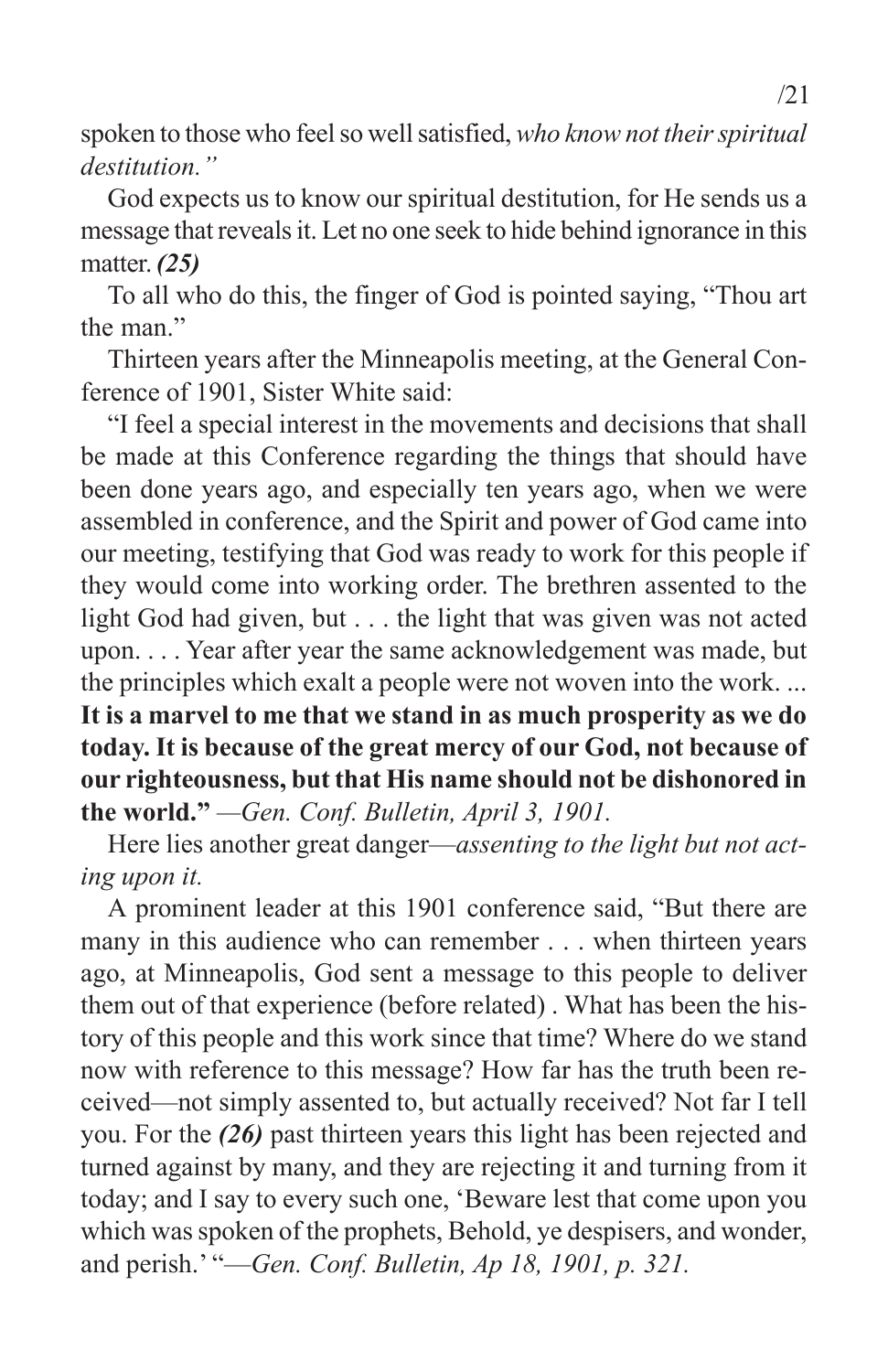Surely we may feelingly ask, What progress has been made since then? What progress am I making in actual experience in this important counsel of the True Witness? I wonder if we are still satisfied and know not our spiritual destitution? Let us heed the straight testimony of the True Witness without delay; for in this our *spiritual destitution is revealed and the remedy set forth.*

"It is the righteousness of Christ that goes before us, and this is the glory of the Lord which is to be our reward. Ye churches of the living God, study this promise, and consider how your lack of faith, of spirituality, of divine power, is hindering the coming of the kingdom of God."—*Test. Vol. 6, p. 438.*

I have been asked, If we do not know our condition how are we to blame, and how shall we escape? I reply, Take the message God designed to awaken us—the Laodicean Message, and with humility of soul and unconditional surrender of yourself to God, take Him at His word, believe what He says of you, "That if there is a wretched creature it is you—pitiable, poor, blind, naked." (Weymouth's translation.) Then accept the counsel of the True Witness. "I counsel thee to buy of me gold tried in the fire, that thou mayest be rich; and white raiment, that thou mayest be clothed, and that the shame of thy nakedness do *(27)* not appear; and anoint thine eyes with eyesalve, that thou mayest see." In this relationship you are literally shut in with God. Satan can not reach you. "There is by our side a witness, a heavenly messenger, who will lift up for us a standard against the enemy. He will *shut us in* with the bright beams of the Sun of Righteousness. Beyond this Satan can not penetrate. He can not pass this shield of holy light."—C. 0. *L., p. 172.*

Satan is exercising all his powers to keep us from seeing and accepting *for ourselves* this blessed truth. Of course he does not want us perfectly shielded from his power.

"The thought that the righteousness of Christ, is imputed to us, not because of any merit on our part, but as a free gift from God, is a precious thought. The enemy of God and man is not willing that this truth should be clearly presented; for he knows *that if the people receive it fully, his power will be broken."—G. W., p. 161.*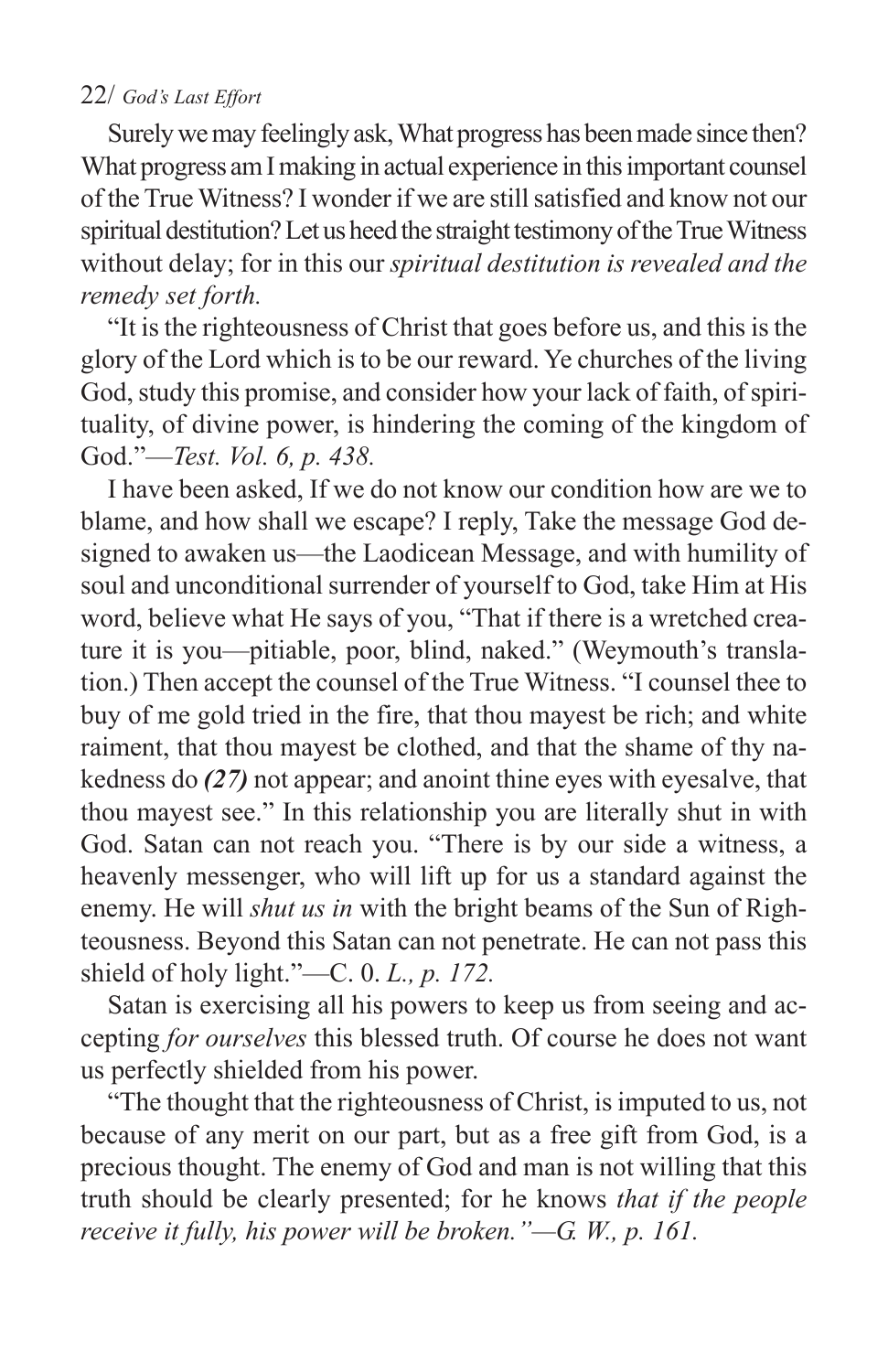Satan "is not willing that this truth should be clearly presented." Let us earnestly seek God that we may present it clearly. And seek God we must; for we can never present it clearly till we have an experimental knowledge of it, and it "will take all to buy the field." **"He demands all. When we are brought to yield to His claims, and give up all,** *then, and not till then,* **will He throw around us His arms of mercy." (Shut us in with Him.)** — *Test., Vol. 1, p. 160.*

Divided service will prove fatal, and the hour is late. We have no time to lose. "Make no tarrying." Full provision is made; for, "The weapons of our warfare are not carnal, but mighty through God to the pulling down of strong holds; casting *(28)* down imaginations, and every high thing that exalteth itself against the knowledge of God, and bringing into captivity every thought to the obedience of Christ." 2 Cor. 10:4, 5.

Let us try to "present it clearly." Let this diagram represent my life: Diagram



 The perpendicular line marks the time of my conversion. I have truly repented of all my sins, which includes forsaking them. On the authority of God's word, I know they are forgiven. What else may I know on the same authority? That the righteousness of Christ is imputed to me, covering every failure up to that hour. Rom. 3:25. I am justified by faith. I have a title to heaven. This I secured as soon as I made the full surrender and believed the promise of God. I am, by faith, in possession of everything that heaven can bestow. I will never have anything better. All I can do is demonstrate in my daily life what I have received by faith. An unworthy, unprofitable, helpless sinner; wretched, miserable, poor, blind and naked, clothed with the righteousness of God—His character, His life; "For in the way of righteousness is life; and in the pathway thereof there is no death." I am converted, justified by faith. Can I keep what I have?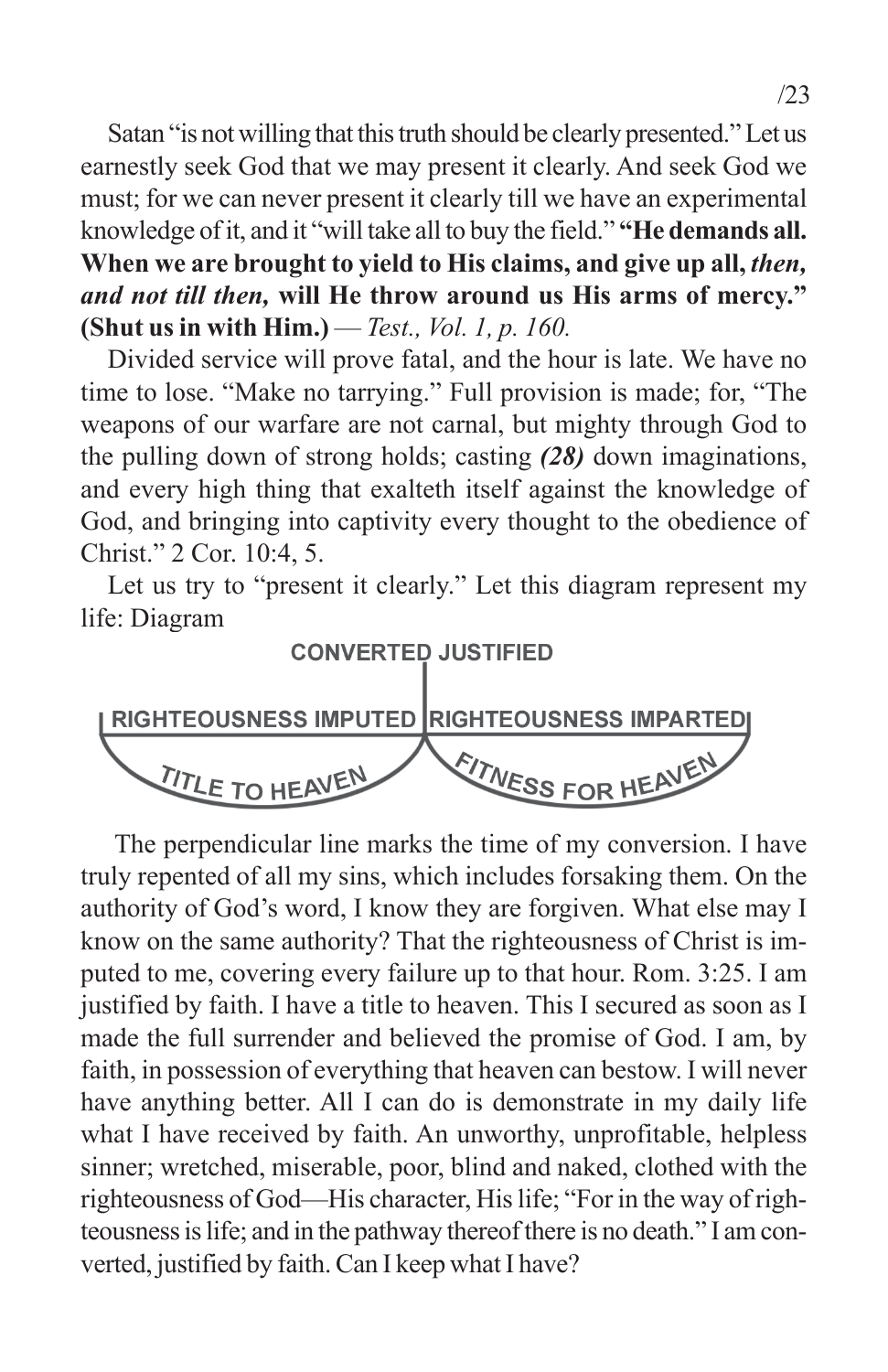"While God can be just, and yet justify the sinner through the merits of Christ, no man can cover his soul with the garments of Christ's righteousness *(29)* while *practicing known sin or neglecting known duties.* God requires *entire surrender of the heart,* before justification can take place; and in order for man to *retain justification,* there must be continual obedience, through active, living faith that works by love and purifies the soul."—*Mrs. E. G. White, in R. H., Nov. 4, 1890.*

Oh I fear there is many a name on the church records that has never been soundly converted.

In my early ministry, before I was ordained, I read a statement from Sister White that perplexed me greatly. It was this: "God would have His people of 1900 be converted." I had not thought of expecting church people to be converted. I was seeking the conversion of those outside the church. But as I view the matter with clearer vision I am constrained to believe that twenty-nine years after this statement was penned, there are still unconverted ones in the church.

"The righteousness by which we are justified is imputed; the righteousness by which we are sanctified is imparted. The first is our title to heaven, the second is our fitness for heaven."—*Mrs. E. G. White, in R. H., June 4, 1895.* 

Look again at the diagram and note the point of my conversion. I have, at that point, a title to heaven—imputed righteousness. It goes without saying that I must hold that title. "As therefore you have received the Christ, even Jesus our Lord, live and act in vital union with Him." Col. 2:6, (Weymouth's translation). "No one who continues in union with Him lives in sin." 1 John 3:6, (Weymouth). *Now this is sanctification or holding justification in my daily life—justification by faith in action.* For this the righteousness of Christ *(30)* is imparted; and of course, should I sin, is imputed for the sin the same as in the case of all my sins when converted, if I have done my part as I did then. "The righteousness by which we are sanctified is imparted" and "is our fitness for heaven." Am I fit for heaven if I do not hold my title to heaven? So the only moment in my life when I am not covered with the righteousness of Christ is that moment, perchance, when I hold on to sin for "No man can cover his soul with the garments of Christ's righteousness while practicing known sins or neglecting known duties."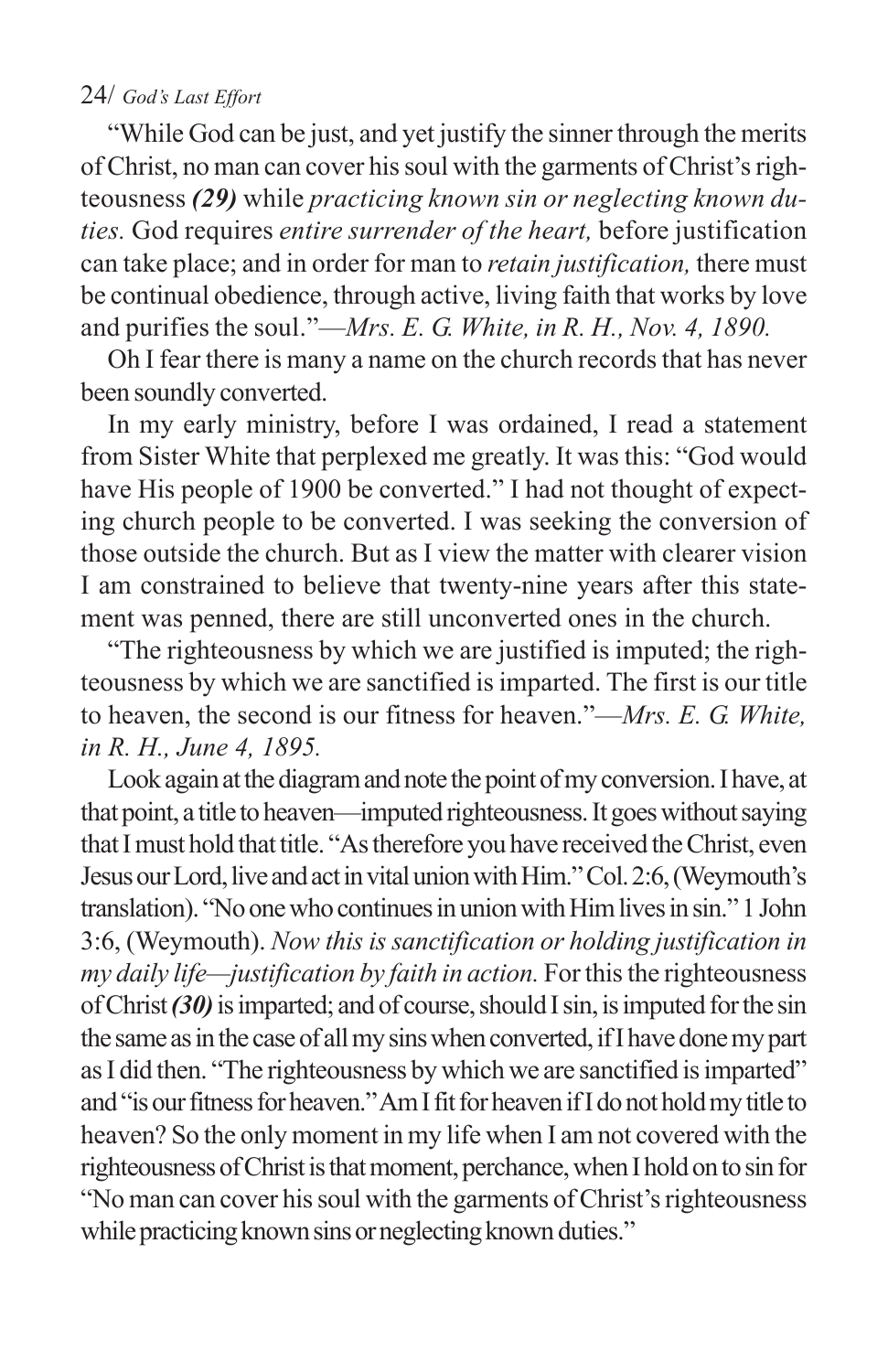I have been asked when this lukewarm condition crept in, and when is the Counsel of the True Witness heeded? I reply that God deals with individuals and a man's standing before God is measured by his vital connection with God by faith in Jesus Christ. When faith lets go its hold on God that man is "wretched, miserable, poor, blind and naked" and there he is till, with the necessary surrender and confession, faith again takes hold of the Lord. The accumulated light of the ages is shining upon us and God has made provision for a life of victory. "Now thanks be to God which always causeth us to triumph in Christ." With that light and that promise, there is no excuse for a life of continual defeat. Yea, rather, there is no excuse for a single defeat, or a plea for ignorance. "Had Jesus admitted that there could be an excuse for sin, Satan would have triumphed." "As He is so are we in this world." Defeat should cause us to weep and mourn and fast. When shall we don the robes of righteousness "never more be defiled by the corruption of the world?" "Sinful man can find hope and righteousness only in *(31)* God; and no human being is righteous any longer than he has faith in God, and maintains a vital connection with Him."—*T*. *M., p. 367.*

#### **THE SEALING WORK**

"And after these things I saw four angels standing on the four corners of the earth, holding the four winds of the earth, that the winds should not blow on the earth, nor on the sea, nor on any tree. And I saw another angel ascending from the east, having the seal of the living God: and he cried with a loud voice to the four angels, to whom it was given to hurt the earth and the sea, saying, Hurt not the earth, neither the sea, nor the trees, till we have sealed the servants of our God in their foreheads." Rev.  $7.1-3$ .

It is no light thing that God commands holy angels to hold the winds of worldly strife till His servants are "sealed with the seal of the living God." **Who dare say how long ago the work of God could have been finished had His people been ready to receive the seal? "Had the purpose of God been carried out by His people in giving to the world the message of mercy, Christ would, ere this, have come to earth, and the saints would have received their welcome into the city of God."** *—Test., Vol. 6, p. 450.*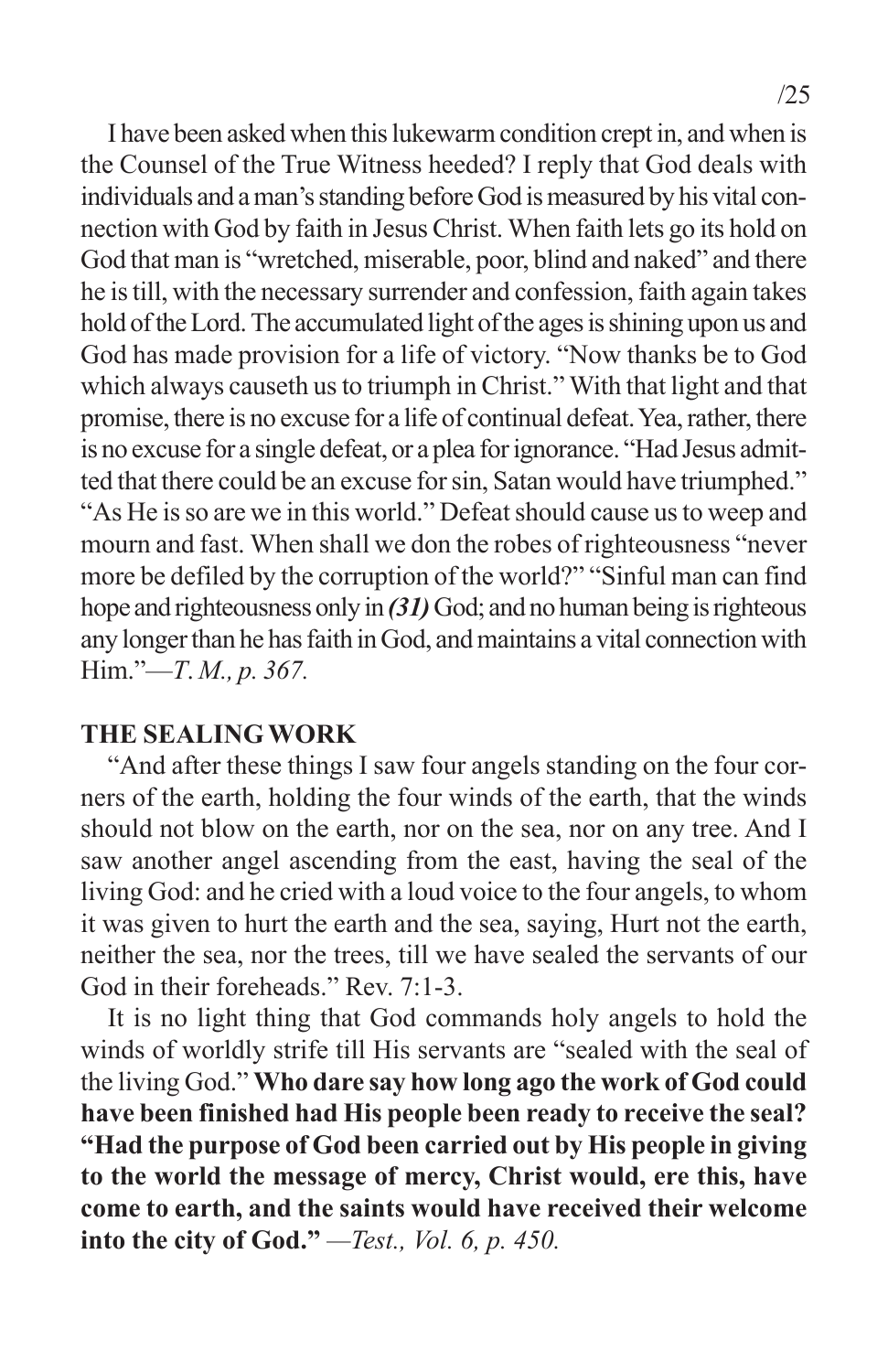The seal of God seems to be synchronous with the Sabbath truth; for in an article written by Elder J. N. Loughborough in the *Review and Herald of June 14, 1906,* he said:

"Elder Bates, in a tract, makes mention of a meeting of a few of those who accepted the sealing message. The meeting was held Nov. 18, 1848. Of this meeting he says, 'A small company of brethren and sisters were assembled in meeting *(32)* in Dorchester, near Boston, Mass. We made the publication of the message (the sealing message) a subject of prayer. The way to publish appeared not sufficiently clear. We resolved unitedly to refer it all to God. After some time spent in earnest prayer for light and instruction, God gave Sister White the following, in vision:

"Speaking of the Sabbath truth, she said, 'That truth arises, and is on the increase, stronger, and stronger. It's the seal! It's coming up! It arises, coming from the rising of the sun. Like the sun, first cold, grows warmer, and sends its rays.

" 'The angels are holding the four winds. It is God that restrains the powers. The angels have not let go, for the saints are not all sealed.

" 'The time of trouble has commenced. It is begun. The reason why the four winds have not let go, is because the saints are not all sealed.

" 'When Michael stands up this trouble will be all over the earth. Why, they (the winds) are just ready to blow. There is a check put on because the saints are not all sealed.<sup>'"</sup>

No one will say that the mere outward observance of the Sabbath constitutes the seal; but when the regenerating power of the Holy Spirit is allowed to *completely transform* the life of man, that the holy principles of God's law, of which the Sabbath is a sign, are operative in his life, God can place His seal of approval on that person to the glory of His name.

"Saints not all sealed." Here the reader may begin to conjecture regarding the 144,000. Don't do it. My burden is not just who will constitute that holy number; but to understand the sacred principles involved in the sealing work, and what *(33)* constitutes the complete preparation to receive the seal.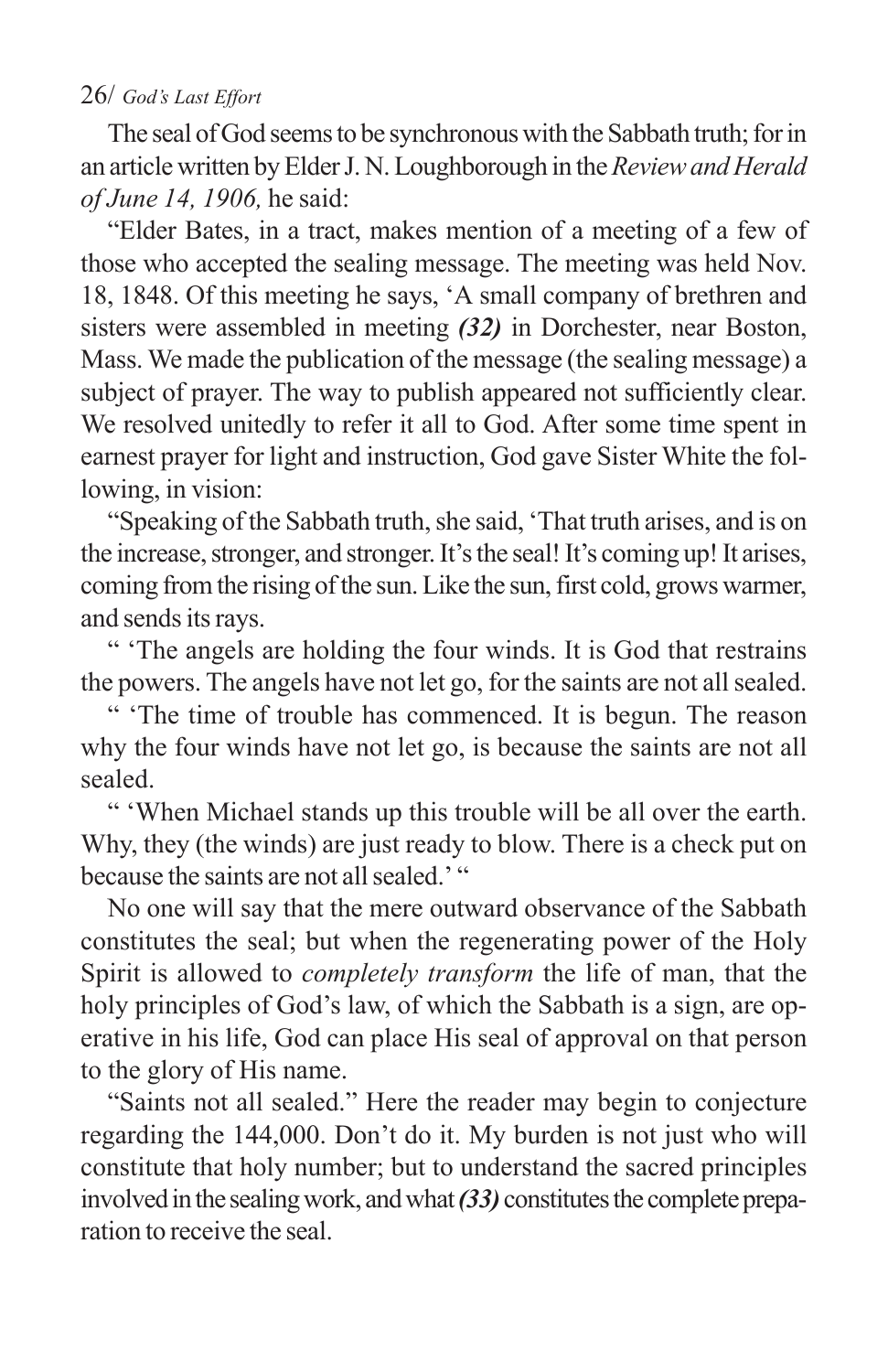"On the matter of the exact meaning of the 144,000, Sister White has repeatedly instructed us that 'silence is eloquence.'"

"The time of trouble has commenced. It is begun. . . . When Michael stands up this trouble will be all over the earth." When Michael stands up probation has closed. The seven last plagues begin; and all without the seal of God must pass through that awful time without a shelter. The prophet Isaiah pictures this time and the shelter God's people will have.

"And it shall come to pass that he that is *left in Zion* and he *that remaineth in Jerusalem* shall be called holy, even every one that is written among the living [judgment has passed to the living] in Jerusalem." Isa. 4:3. Now note what has taken place in Zion (the church).

"When the Lord shall have *washed away the filth* of the daughters of Zion, and shall have purged the blood of Jerusalem from the midst thereof by the spirit of judgment, and by the spirit of burning."

The shelter that God's people will have during the plagues is set forth in verse 5. "And the Lord will create upon every dwelling place of Mount Zion, and upon her assemblies a cloud and smoke by day, and the shining of a flaming fire by night: for upon all the glory shall be a defense (a covering, margin)."

This is no time for wavering, doubting, indecision. "If the Lord be God follow Him: but if Baal then follow him." The halting, the hesitating, the undecided, will be without a shelter in the awful storm of God's wrath. *(34)*

"Satan is now using every device in this sealing time to keep the minds of God's people from the present truth, and cause them to waver. I saw a covering that God was drawing over His people to protect them in the time of trouble; and every soul that was decided on the truth, and was pure in *heart,* was to be covered with the covering of the Almighty."— *E. W., p. 43.*

**"Satan was trying his every art to hold them where they were, until the sealing was past, until the covering was drawn over God's people, and they left without a shelter from the burning wrath of God, in the seven last plagues. God has begun to draw this covering over His people, and it will soon be drawn over all who are to have a shelter in the day of slaughter."**—*E.W., p. 44.*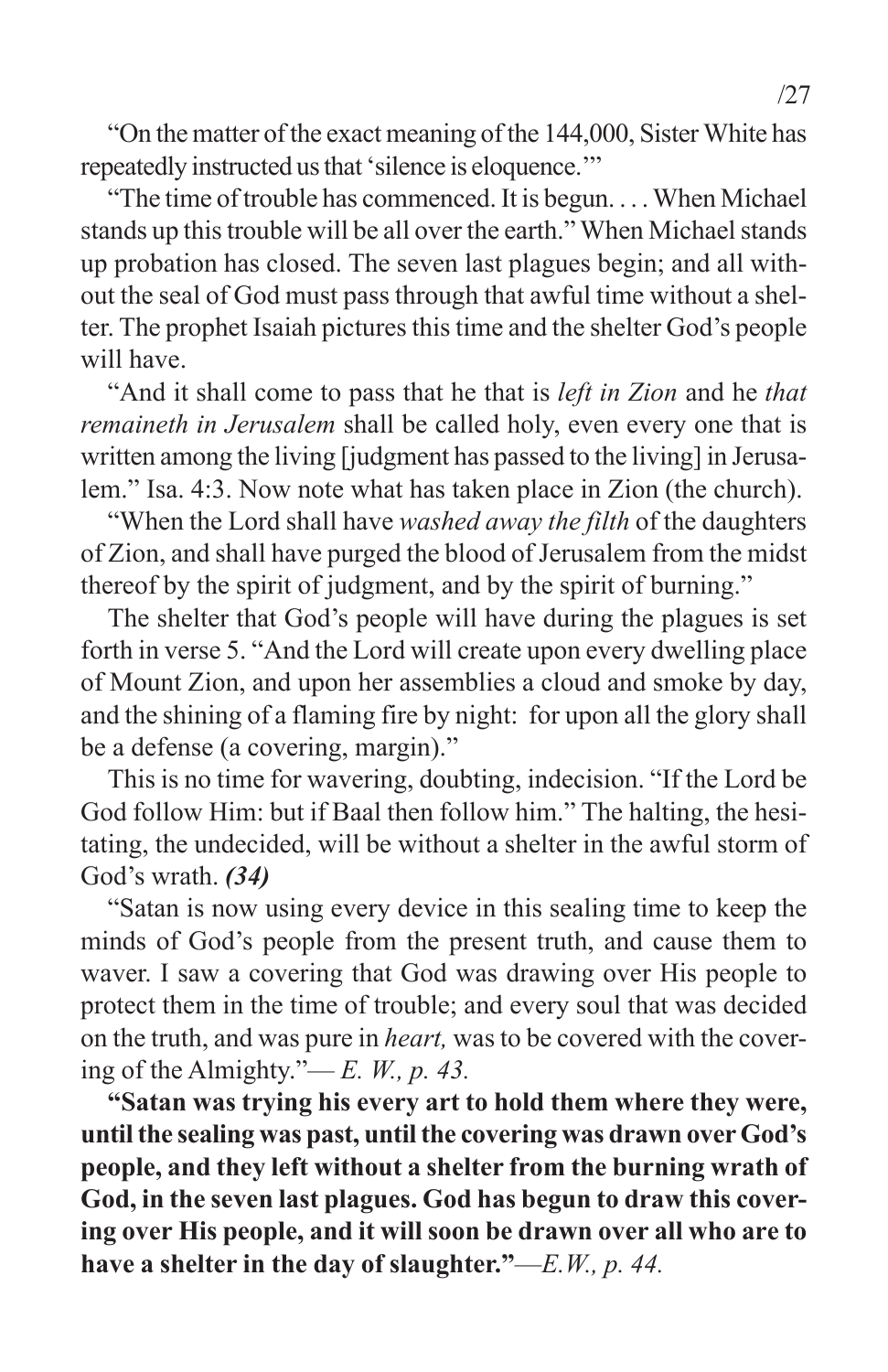Those who are thus protected will not be bound to this world "by so much as a thread." I fear there are many who know the solemn warning against the worship of the beast, his image and his mark, who are preparing for that mark.

"Those who are uniting with the world, are receiving the worldly mold, *and preparing for the mark of the beast.* Those who are distrustful of self, who are humbling themselves before God and purifying their souls by obeying the truth,—these are receiving the heavenly mold, and preparing for the seal of God in their foreheads."— *Test., Vol. 5, p. 216.*

I cannot imagine one receiving the seal of God who is indifferent to the needs of the cause today, when eager hands are stretched out for the light of the last message all over the world.

"I was shown the awful fact that Satan and his angels have had more to do with the management of the property of God's professed people, than the Lord has. *(35)* 

Stewards of the last days are unwise. They suffer Satan to control their business matters, and get into his ranks what belongs to, and should be in, the cause of God. God takes notice of you, unfaithful stewards; He will call you to account." *—Test., Vol. 1, pp. 199, 200.*

**Those who finish the work of God will have their all in His cause;** and I fear that failure to stand this test, striking at the very root of man's selfish heart, will prove the ruin of many.

"The Lord is testing and proving His people. If any have no heart in the work, and fail to bring their offerings to God, He will visit them; and if they continue to cling to their covetousness, He will separate them from His people."—*Test., Vol. 1, p. 238.*

Many professed Sabbath keepers, and even many who are teachers of the truth, will fail at last. How unspeakably sad is the thought! But surely our works must correspond with our faith.

"Not all who profess to keep the Sabbath will be sealed. There are many even among those who teach the truth to others who will not receive the seal of God in their foreheads. They had the light of truth, they knew their Master's will, they understood every point of our faith, but they had not corresponding works."—*Test., Vol. 5, p. 213.*

Now will the reader note how unquestionably the Laodicean message is intended to fit us for the seal of God, and that the fitting must precede the latter rain experience.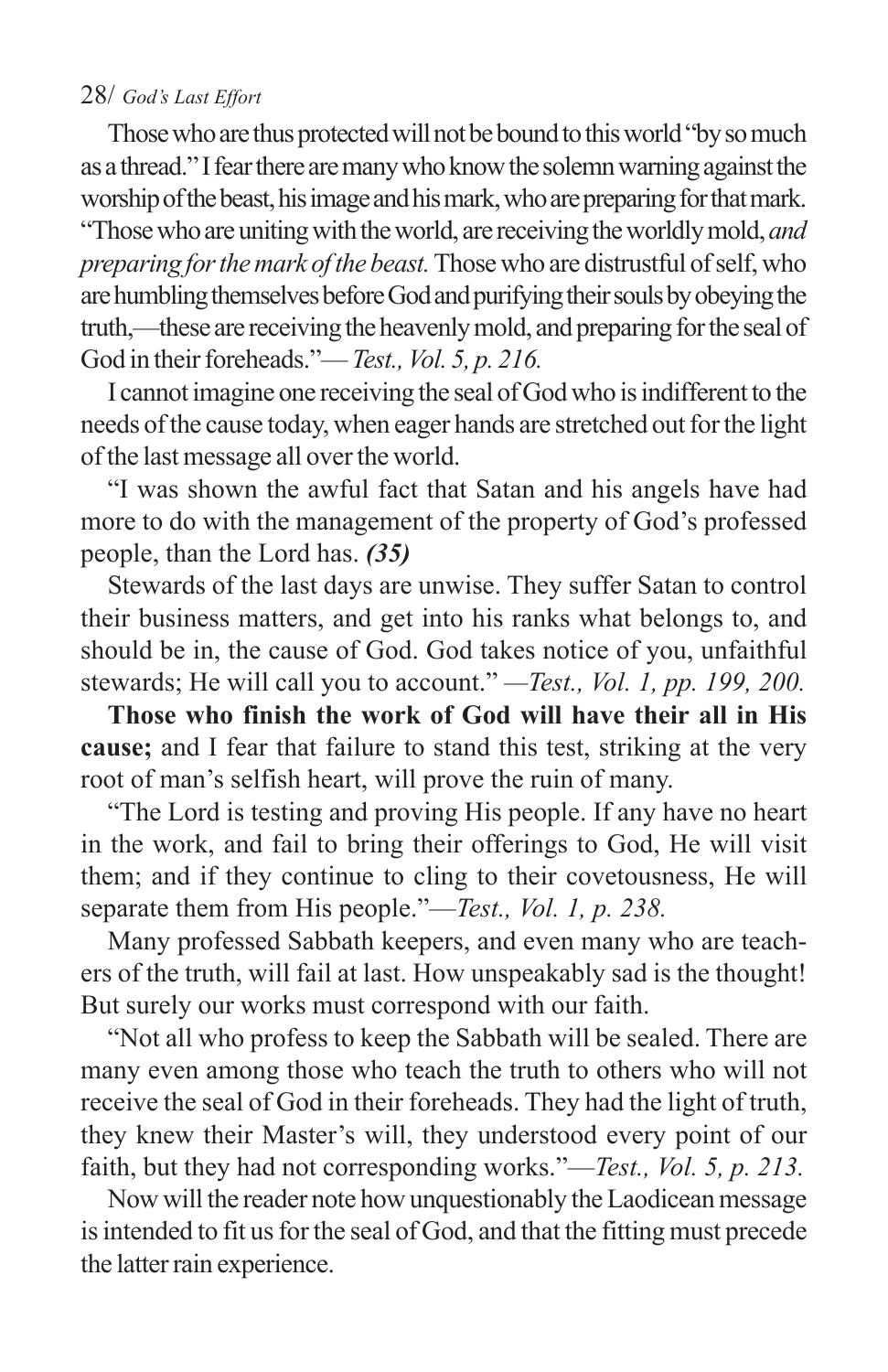"Not one of us will ever receive the seal of God while our characters have one spot or stain upon them. It is left with us to remedy the defects in our character, to cleanse the soul temple of every defilement. *(36)*

*Then the latter rain will fall upon us as the early rain fell upon the disciples on the day of Pentecost."—Test., Vol. 5, p. 214.*

"Those who come up to every point, and stand every test, and overcome, be the price what it may, *have heeded the counsel of the True Witness, and they will receive the latter rain, and thus be fitted for translation."* Surely we need to give earnest, prayerful consideration to the "solemn testimony upon which the destiny of the church hangs."

#### **HEALTH PRINCIPLES**

Since to heed the counsel of the True Witness includes receiving the latter rain, thus being fitted for translation, and before we can receive the latter rain we must "Come up to every point, and stand every test, and overcome, be the price what it may," it is but fitting that the test on appetite and passion should, in this connection, be at least briefly considered.

"Send into the churches workers who will set the principles of health reform in their connection with the third angel's message, before every family and individual."—*Testimonies to Ministers, p.416.*

It was through the indulgence of appetite that Eden was lost. Shall Eden be regained with loose rein in this matter? These principles are of far greater significance than many realize; and thousands will lose eternity upon this point. One of the most significant signs of the end is that people would be "Eating and drinking; marrying and giving in marriage." There is little hope of complete victory while appetite and passion are unconquered, while conquering on this point insures victory over "Every other temptation."

"As our first parents lost Eden through the indulgence of appetite, our only hope of regaining Eden is *(37)* through the firm denial of appetite and passion. Abstemiousness in diet and control of the passions, will preserve the intellect and give mental and moral vigor, enabling men to bring all of their propensities under the control of the higher powers, and to discern between right and wrong, the sacred and the common."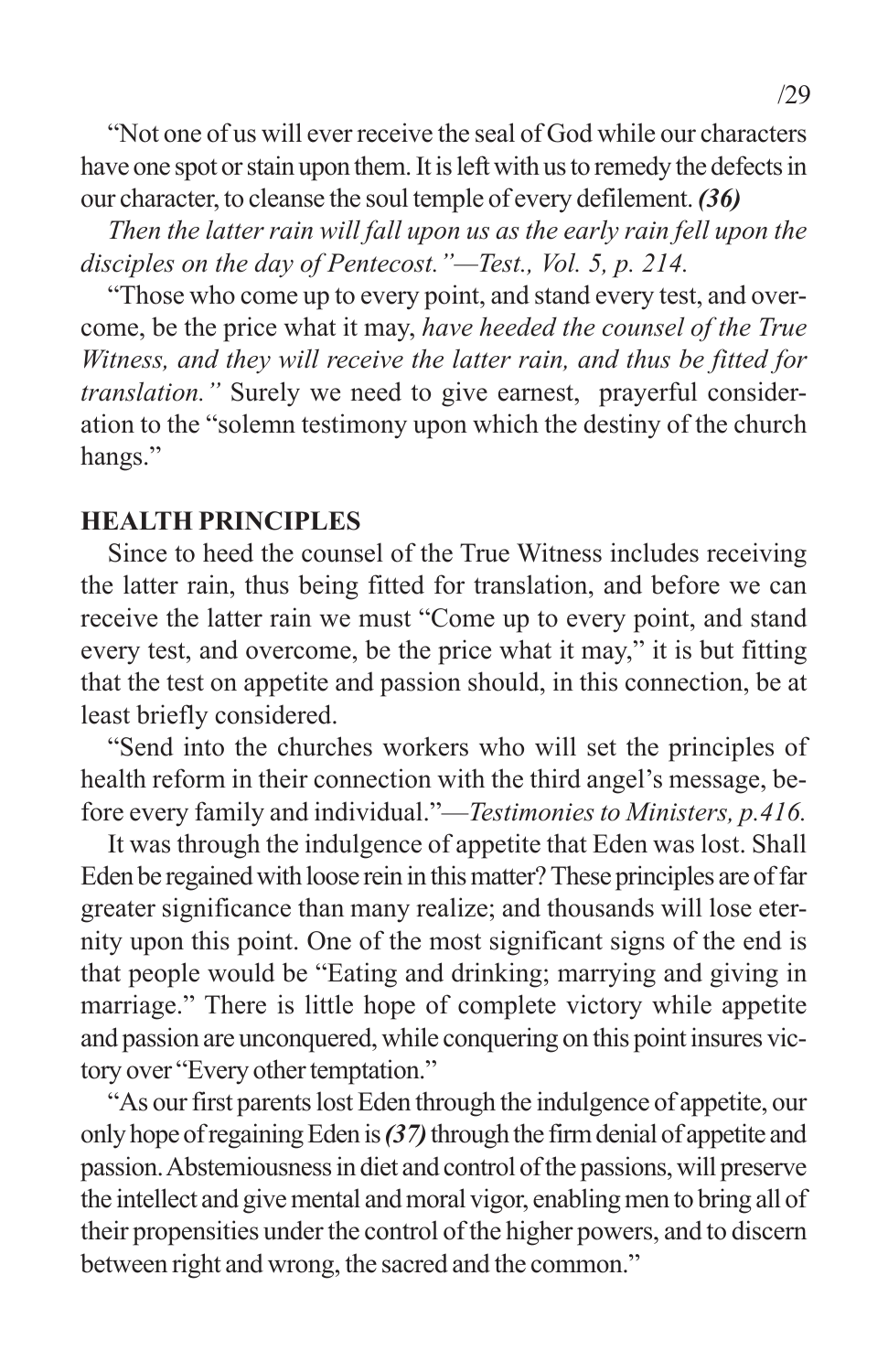"The controlling power of appetite will prove the ruin of thousands, when, *if they had conquered on this point they would have had moral power to gain the victory over every other temptation of Satan.* But those who are slaves to appetite will *fail in perfecting Christian character. . . .* **And as we near the close of time, Satan's temptations to indulge appetite will be more powerful and more difficult to overcome."**—*Test., Vol. 3, pp. 491, 492.*

Wrong practices in eating and drinking, and, in fact, all along the line of healthful living, counteract the influence of the message to prepare us for translation. "The subject of health reform has been presented to the churches; but the light has not been heartily received. The selfish, health-destroying indulgences of men and women *have counteracted the influence of the message that is to prepare a people for the great day of God.* If the churches expect strength, they must live the truth which God has given them. **If the members of our churches disregard the light on this subject, they will reap the sure result in** *both physical and spiritual degeneracy."—Test., Vol. 6, p. 370.*

We cannot afford to weaken our intellectual powers by self-indulgence so that we cannot place a proper estimate on spiritual things. This would prove fatal. But that is just what we do in disregarding health *(38)* principles. "If you pursue a wrong course, and indulge in wrong habits of eating, and thereby weaken the intellectual powers, you will not place that high estimate upon salvation and eternal life which would inspire you to conform your life to the life of Christ; you will not make those earnest, self-sacrificing efforts for entire conformity to the will of God which His word requires, and which are necessary to give you a *moral fitness for the finishing touch of immortality."—Test., Vol. 2, p. 66.*

The Bible exhorts us to "Eat in due season, for strength and not for drunkenness." But, "due season" is sadly disregarded in many instances, and in this parents are educating their children not to deny appetite, but to indulge it.

**"Your children should not be allowed to eat candy, fruit, nuts, or anything in the line of food between their meals."**—*Test., Vol. 4, p. 502.*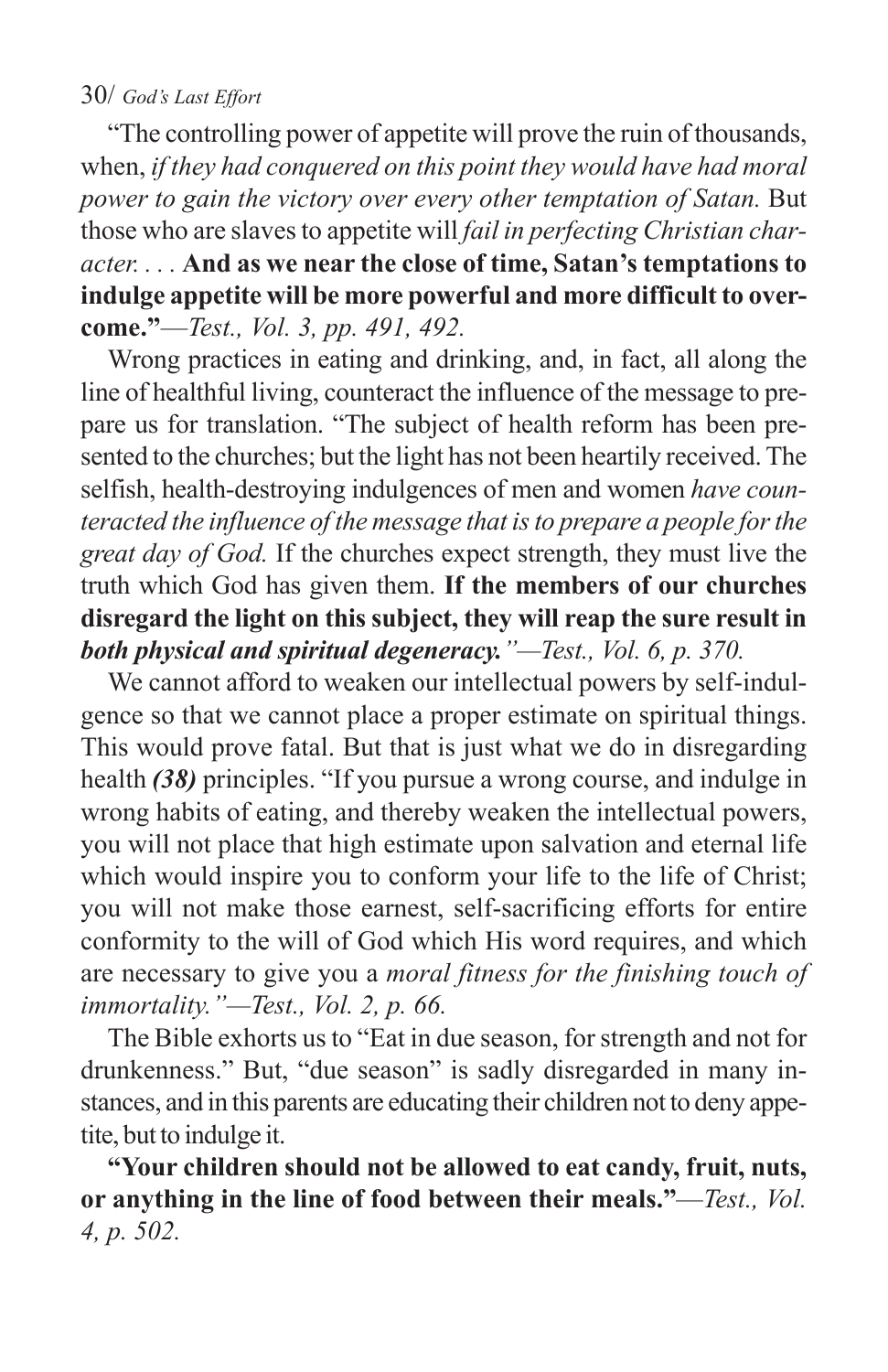It is not my purpose in this brief setting forth of these principles to lay down hard and fast rules, but rather show their great importance and call attention to the graver danger in disregarding them. However, the Spirit of Prophecy has spoken decidedly on some points. On the point of meat eating we are told *"The liability to take disease is increased tenfold by meat-eating.* The intellectual, the moral, and the physical powers are depreciated by the habitual use of flesh-meats. Meat-eating *deranges the system, beclouds the intellect, and blunts the moral sensibilities.* We say to you, dear brother and sister, your safest course is to let meat alone."— *Test., Vol. 2, p. 64.*

If we place proper confidence in what the servant of the Lord has told us on this point we must conclude *(39)* that those who are waiting for the coming of the Lord will not be meat-eaters. The following testimony is certainly clear and plain:

"Again and again I have been shown that God is trying to lead us back, step by step, to His original design,—that man should subsist upon the natural products of the earth. *Among those who are waiting for the coming of the Lord, meat-eating will eventually be done away; flesh will cease to form a part of their diet.* We should ever keep this end in view and endeavor to work steadily toward it."—*Counsels on Health, p. 504.*

Definite instruction comes to us as workers on this point. Note the following: "Only those who appreciate these principles [health principles] and have been trained to care for their bodies intelligently and in the fear of God, *should be chosen to take responsibilities in this work."—Test., Vol. 6, p. 375.* "No man should be set apart as a teacher of the people while his own teaching or example contradicts the testimony God has given His servant to bear in regard to diet, for this will bring confusion. *His disregard of health reform unfits him to stand as the Lord's messenger."— Test., Vol. 6, p. 378.*

We cannot receive the latter rain, give the loud cry, and be translated, and disregard these things. "God demands that the appetites be cleansed and that self-denial be practiced in regard to those things which are not good. *This is a work that will have to be done before His people can stand before Him a perfect people."—Test., Vol. 9, pp. 153, 154.*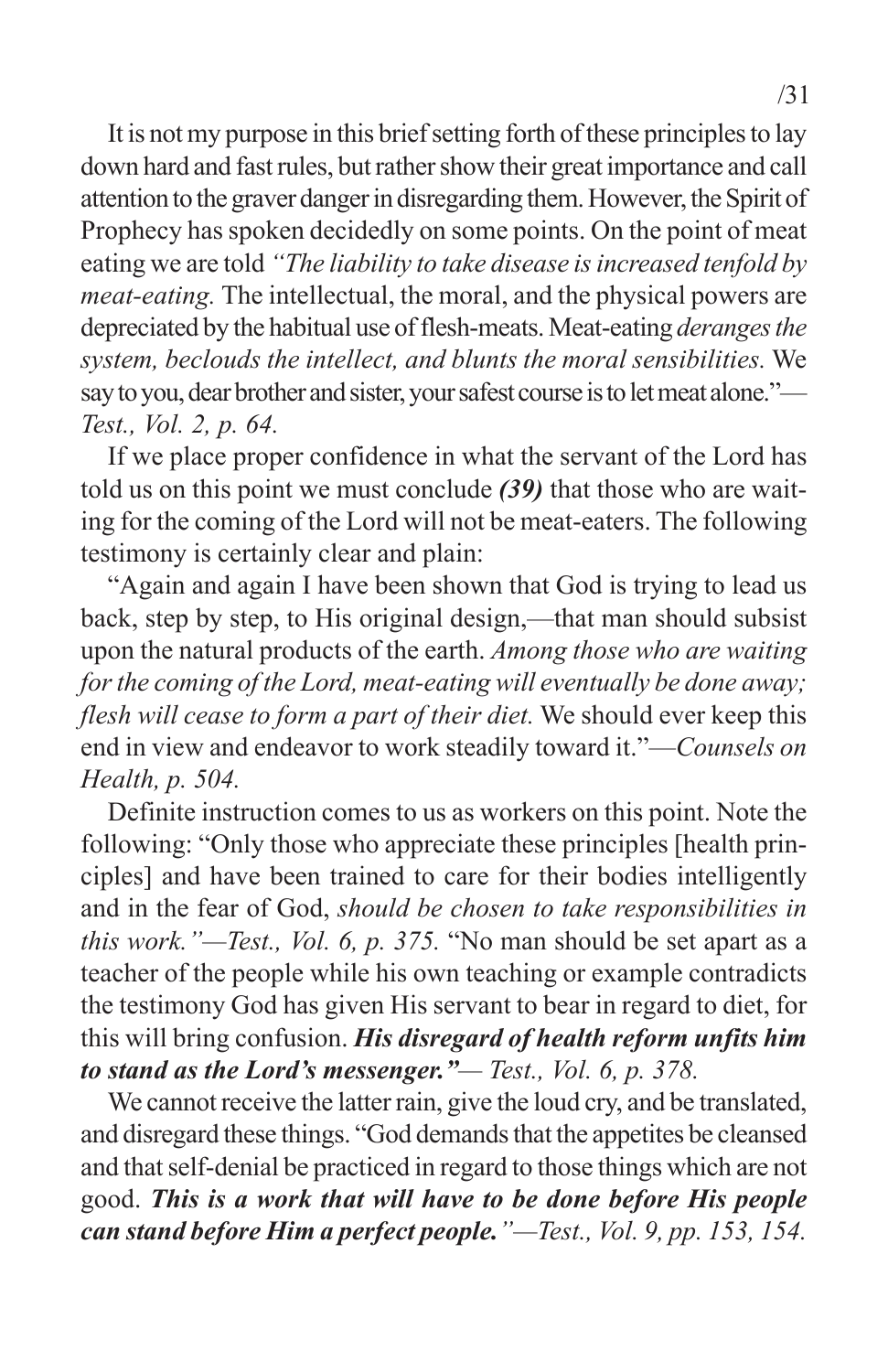It goes without saying that as we near the end we must be more positive, balanced, and sensible in *(40)* the presentation of health principles, for, "We need to learn that indulged appetite is the *greatest hindrance to mental improvement and soul sanctification."* Surely, our mental powers must strong now, and the soul wholly sanctified. 1 Thess. 5:23, 24.

On this point also the Laodicean Message must be heeded, for only those who "Come up to every point, and stand every test, and overcome, be the price what it may, have heeded the counsel of the True Witness, and they will receive the latter rain and thus be fitted for translation."

#### **THE LATTER RAIN**

"Be glad then, ye children of Zion, and rejoice in the Lord your God: for He hath given you the former rain moderately, and He will cause to come down for you the rain, the former rain, and the latter rain in the first month." Joel 2:23.

The work of the Spirit is to convince of sin, righteousness, and judgment. John 16:8. Therefore this work must go on under the influence of the former rain till "The soul temple is cleansed from every defilement" before the latter rain can fall. The Spirit convinces of sin. It is confessed and forsaken, then the soul is convicted of righteousness, for the righteousness of Christ is imputed in place of sin. In this way we become full grown men and women in Christ Jesus. The latter rain cannot accomplish this for us. It must all be done by the early rain.

"I saw that none could share the 'refreshing' unless they obtain the victory over every besetment, over pride, selfishness, love of the world, and over every wrong word and action. We should, therefore, be drawing nearer and nearer to the Lord, *(41)* and be earnestly seeking that preparation necessary to enable us to stand in the battle of the day of the Lord."—*Early Writings, p. 71.*

"I saw that many were neglecting the preparation so needful, and were looking to the time of 'refreshing' and the 'latter rain' to fit them to stand in the day of the Lord, and to live in His sight. Oh how many I saw in the time of trouble without a shelter! *They had neglected the needful preparation; therefore they could not receive the refreshing that all must have to fit them to live in the sight of a holy God."—Early Writings, p. 71.*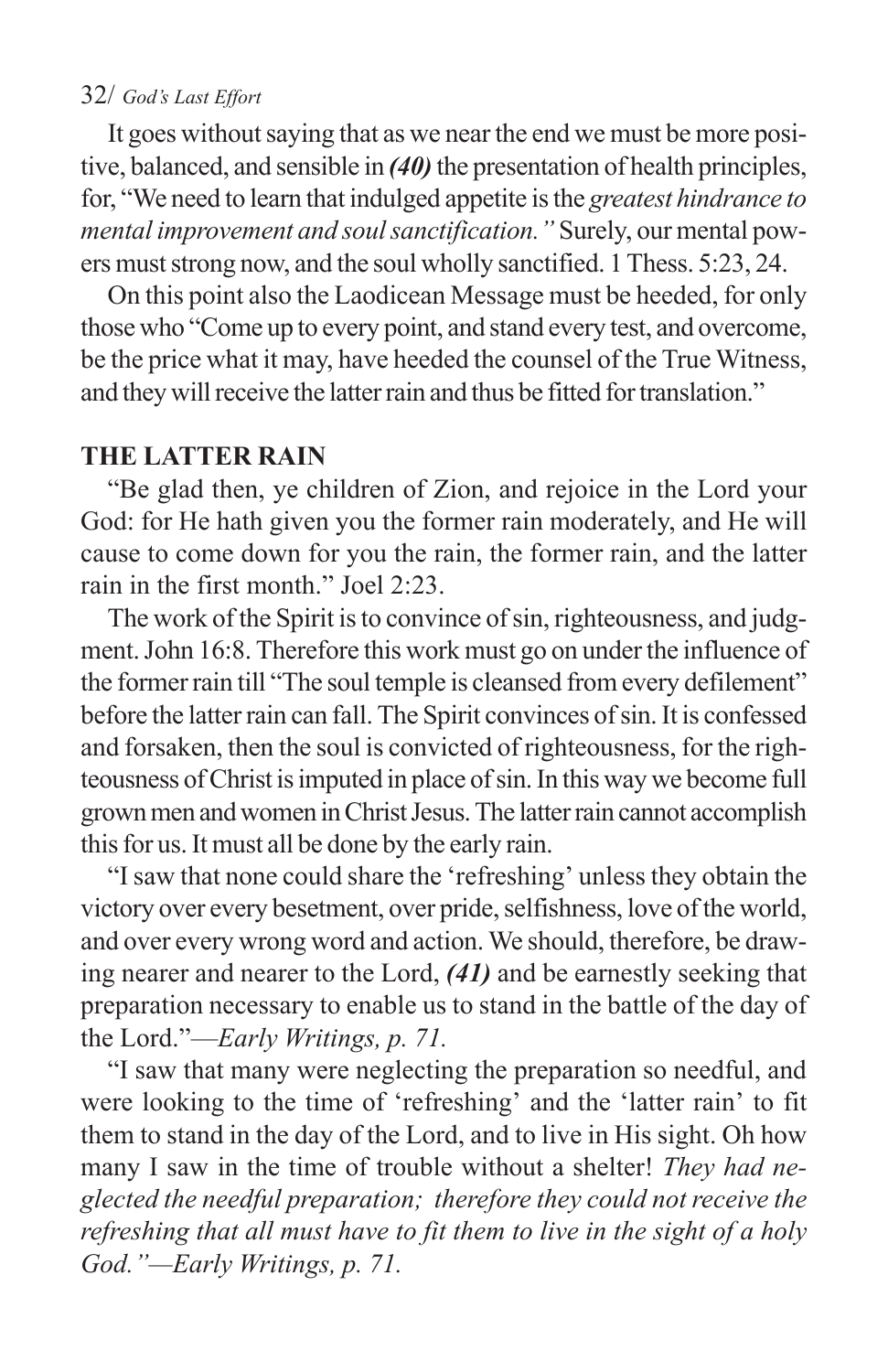Mark that those who failed to make the needed preparation under the "former rain" "could not receive the refreshing." Receiving the "refreshing" depends upon a condition of heart. If that condition does not exist they cannot receive it. The heart is filled with something else—"selfishness, pride, love of the world," and cannot receive the "refreshing."

How solemn this thought! How earnestly and prayerfully we should consider our spiritual life and growth!

"The latter rain, ripening earth's harvest, represents the spiritual grace that prepares the church for the coming of the Son of man. But unless the former rain has fallen, there will be no life; the green blade will not spring up. *Unless the early showers have done their work, the latter rain can bring no seed to perfection."—Testimonies to Ministers, p. 506.*

None holding on to known sin can receive the latter rain, "For the ripening grain represents the completion of the work of God's grace in the soul." The grace of God must be applied for "victory *(42)* over every besetment" before the latter rain can be received. God does not do things out of order. "Many have in a great measure failed to receive the former rain. They have not obtained all the benefits that God has thus provided for them. *They expect that the lack will be supplied by the latter rain. When the richest abundance of grace shall be bestowed, they intend to open their hearts to receive it. They are making a terrible mistake."—Testimonies to Ministers p. 507.*

Let us not be deceived in this matter. The latter rain will be falling all right, on every side, but the lukewarm professor, satisfied with his own righteousness, will see it not. "But there must be no neglect of the grace represented by the former rain. Only those who are living up to the light they have, will receive greater light. **Unless we are daily advancing in the exemplification of the active Christian virtues, we shall not recognize the manifestations of the Holy Spirit in the latter rain. It may be falling on hearts all around us, but we shall not discern or receive it."**—*Id.*

"Already God's angels are at work in judgement, and the Spirit of God is gradually leaving the world. **The triumph of the church is very near, the reward to be bestowed is almost within our reach,**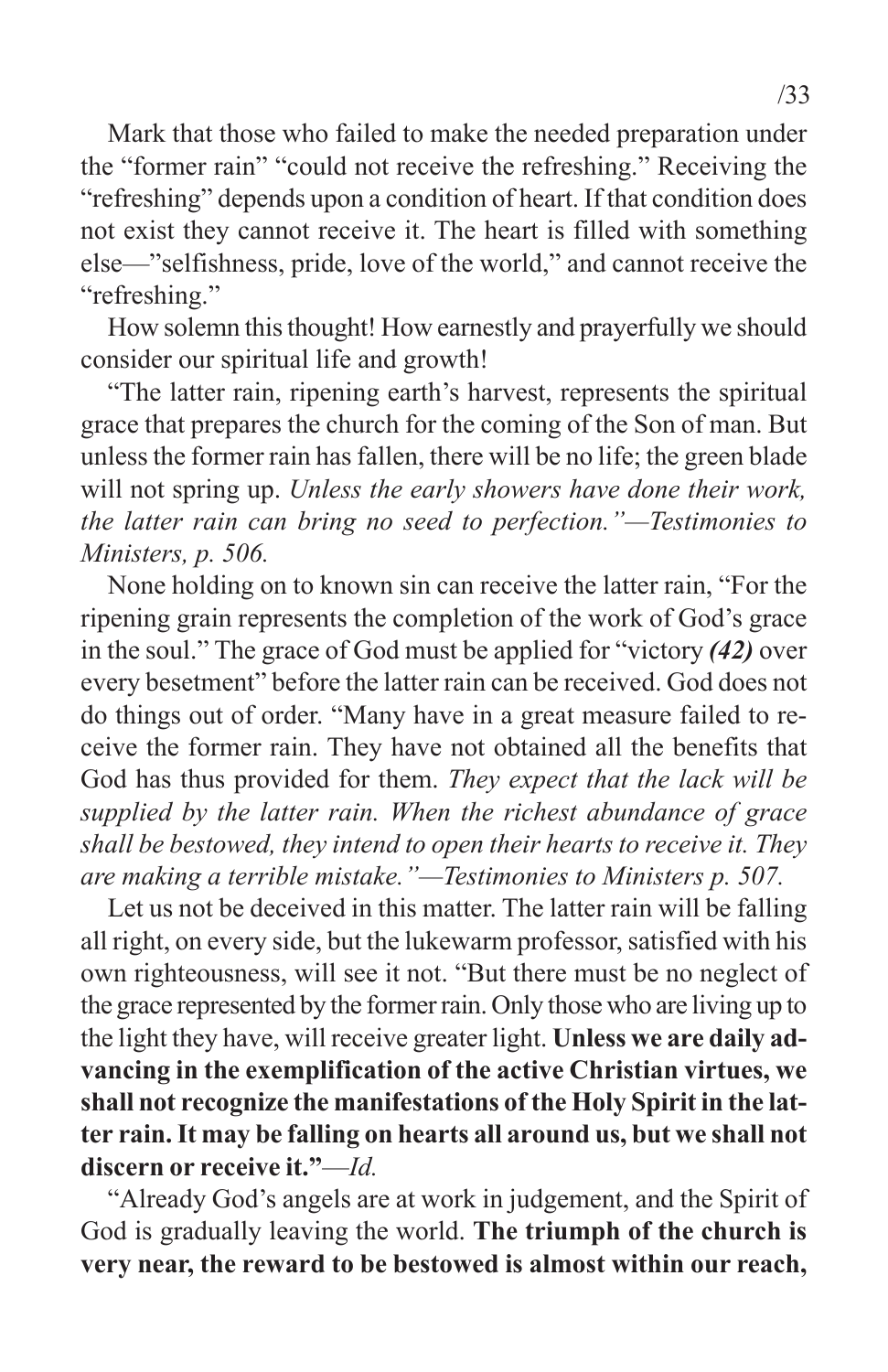and yet iniquity is found among those who claim to have the full blaze of heaven's light. . . **Let the ministers awake, let them take in the situation. The work of judgment begins at the sanctuary.**"—*Testimonies to Ministers, p. 431.*

 Let us remember that, "If we do not progress, if we do not place ourselves in an attitude to receive both the former and the latter rain, we shall lose *(43)* our souls, and the responsibility will lie at our own door."

God has no other than the Laodicean Message to awaken a sleeping church. We reject the message at the peril of eternal loss.

## **A BRIEF REVIEW**

Let us call to mind a few of the striking points setting forth the importance of the Laodicean Message.

1—It leads to close examination of heart, confession of sins, stirs God's people.

"When it was first presented, it led to close examination of heart. Sins were confessed, and the people of God were stirred everywhere."

2—It will arouse God's people, they will discover their backslidings, repent, and be fitted for the loud cry.

"It is designed to arouse the people of God, to discover to them their backslidings, and to lead to zealous repentance, that they may be favored with the presence of Jesus, and be fitted for the loud cry of the third angel."

3—It leads to deep humility, and angels are sent everywhere to prepare unbelievers for the message.

"As this message affected the heart, it led to deep humility before God. Angels were sent in every direction to prepare unbelieving hearts for the truth"

4—It has not been properly heeded, the destiny of the church hangs upon it.

"The testimony of the True Witness has not been half heeded. The solemn testimony upon which the destiny of the church hangs, has been lightly esteemed, if not entirely disregarded."

5—It causes the "shaking." *(44)*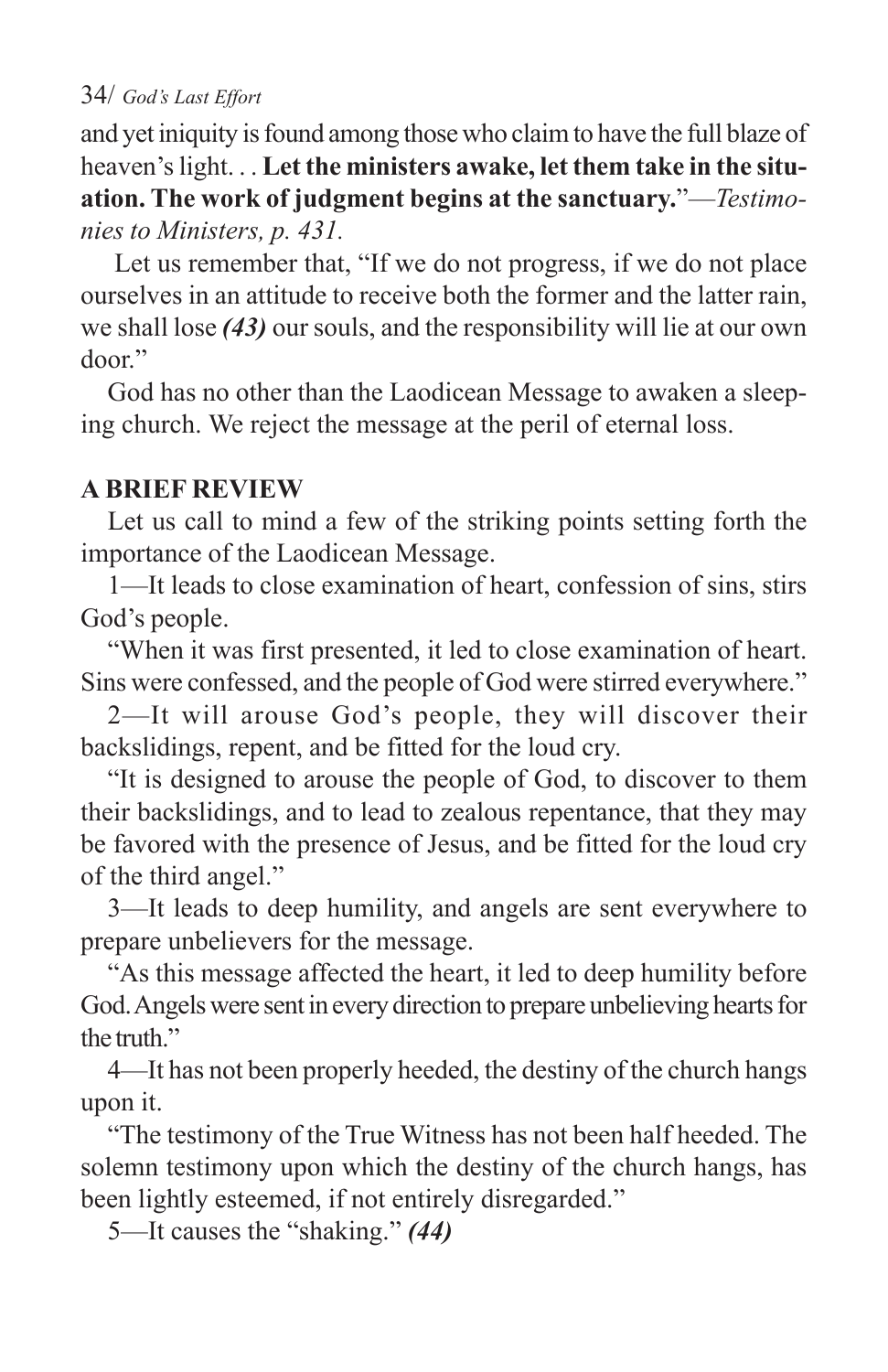"I asked the meaning of the shaking I had seen, and was shown that it would be caused by the straight testimony called forth by the counsel of the True Witness to the Laodiceans."

6—It is to be revived. **"The Lord calls for a renewal of the straight testimony borne in years past."**

7—It fits us for the latter rain and translation. "Those who come up to every point, and stand every test, and overcome, be the price what it may, have heeded the counsel of the True Witness, and they will receive the latter rain, and thus fitted for translation."

8—The work of God is finished under the revival of the Laodicean Message.

"I was pointed down to the time when the third angel's message was closing. The power of God had rested upon His people; they had accomplished their work, and were prepared for the trying hour before them. They had received the latter rain, or refreshing from the presence of the Lord, and *the living testimony had been revived."*

Can it be possible that we will be among the number that continue in careless indifference till the curtain drops upon the scene forever? No words can adequately express the solemnity of these hours of probationary time. It is a sad fact that, "Many will not receive the message that heaven in mercy sends them." Why? "They cannot endure to be told of their neglect of duty, and of their wrongs, their selfishness, their pride and love of the world." The world is soon to go down forever. "Love not the world, neither the things that are in the world."

All will eventually be awakened, but some too late. *(45)* "When the voice of God turns the captivity of His people, there is a terrible awakening of those *who have lost all in the great conflict of life.* While probation continued, they were blinded by Satan's deception, and they justified their course of sin."—G. C., *p. 653.*

But, "Thank God, all will not be rocked to sleep in the cradle of carnal security. There will be faithful ones who will discern the signs of the times. While a large number professing present truth will deny their faith by their works, there will be some who will endure unto the end. . . . Many who profess to be children of God, follow their worldly pursuits with an intensity that gives the lie to their profession. They will be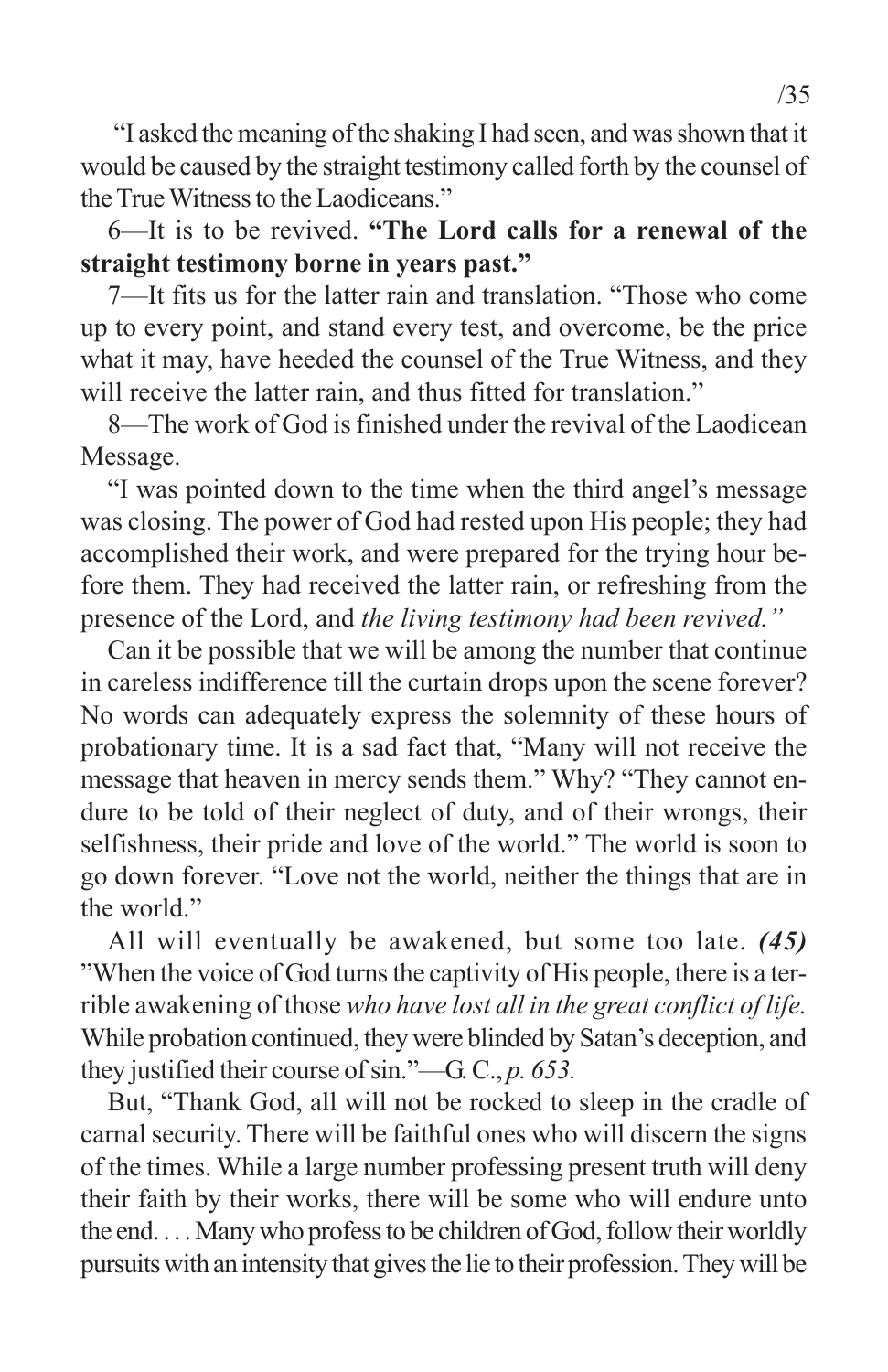planting and building, buying and selling, eating and drinking, marrying and giving in marriage, *up to the last moment of their probation. This is the condition of a large number of our own people."— Test., Vol. 5, p. 10.*

God will surely have a people ready who will say, "Lo, this is our God; we have waited for Him, and He will save us."

"Strive to enter in at the strait gate; for many will seek to enter in, but shall not be able." "Some one will knock when the door is shut By and by, By and by, Hear a voice saying, 'I know you not,' Shall you? shall I? Shall you? shall I? Some one will call and shall not be heard, Vainly will strive when the door is barred, Some one will fail of the saints' reward: Shall you? shall I? Shall you? shall I?"*(46)*

The accompanying chart is designed to show the events as they follow in the closing work, but it means nothing in the proportions set forth. And let it be remembered that there is a blending of events not possible to indicate with definite lines. But the definite lines serve their purpose just the same.

Diagram



That the sealing message began in 1848 is shown by a vision that Sister White had November 18, 1848, in which, speaking of the Sabbath truth she said, "That truth arises, and is on the increase, stronger and stronger. It's the seal! It's coming up! It arises, coming from the rising of the sun. Like the sun, first cold, grows warmer, and sends its rays. The angels are holding the four winds. It is God that restrains the powers. The angels have not let go, for the saints are not all sealed." — *R. H., June 14, 1906*.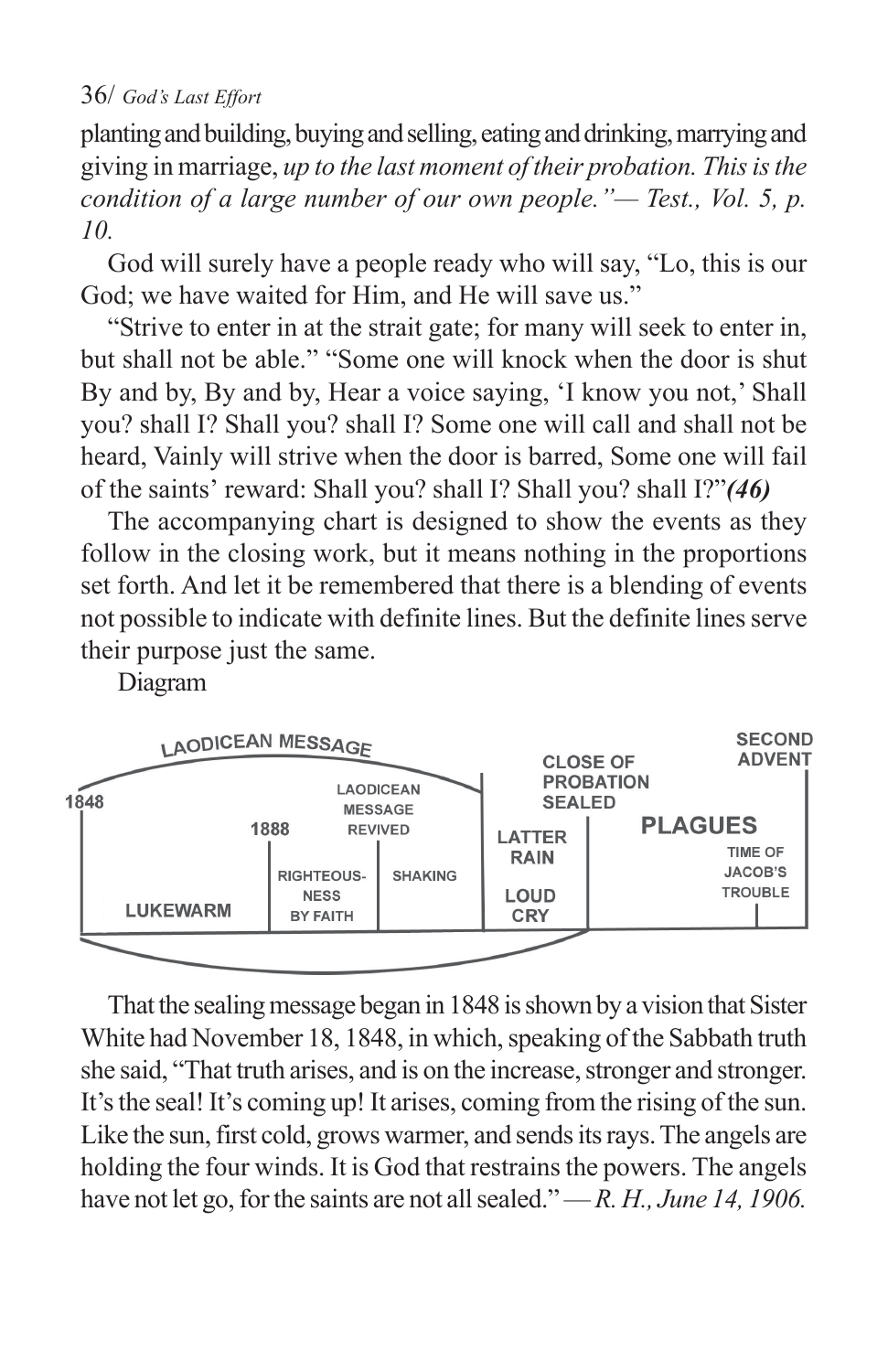That 1888 marks a definite experience in the definite message of Righteousness by Faith needs no explanation to the well-informed Seventhday Adventist.

The "Shaking" on the chart is intended to show this experience in its final work, not indicating when it began.

Since the Laodicean Message "applies to the people of God who profess to believe present *(47)* truth," the chart shows it from the beginning of the sealing message. This is not arbitrary.

The Laodicean Message causes the "shaking" so the revival of the Laodicean Message is placed just before that event.

Since "The soul temple must be cleansed from every defilement" before the latter rain experience, some might place the saints "sealed" just before the "latter rain." While there is some ground for it, I think it safe as placed on the chart.

As to just when the term, "Lukewarm" would first apply, who knows?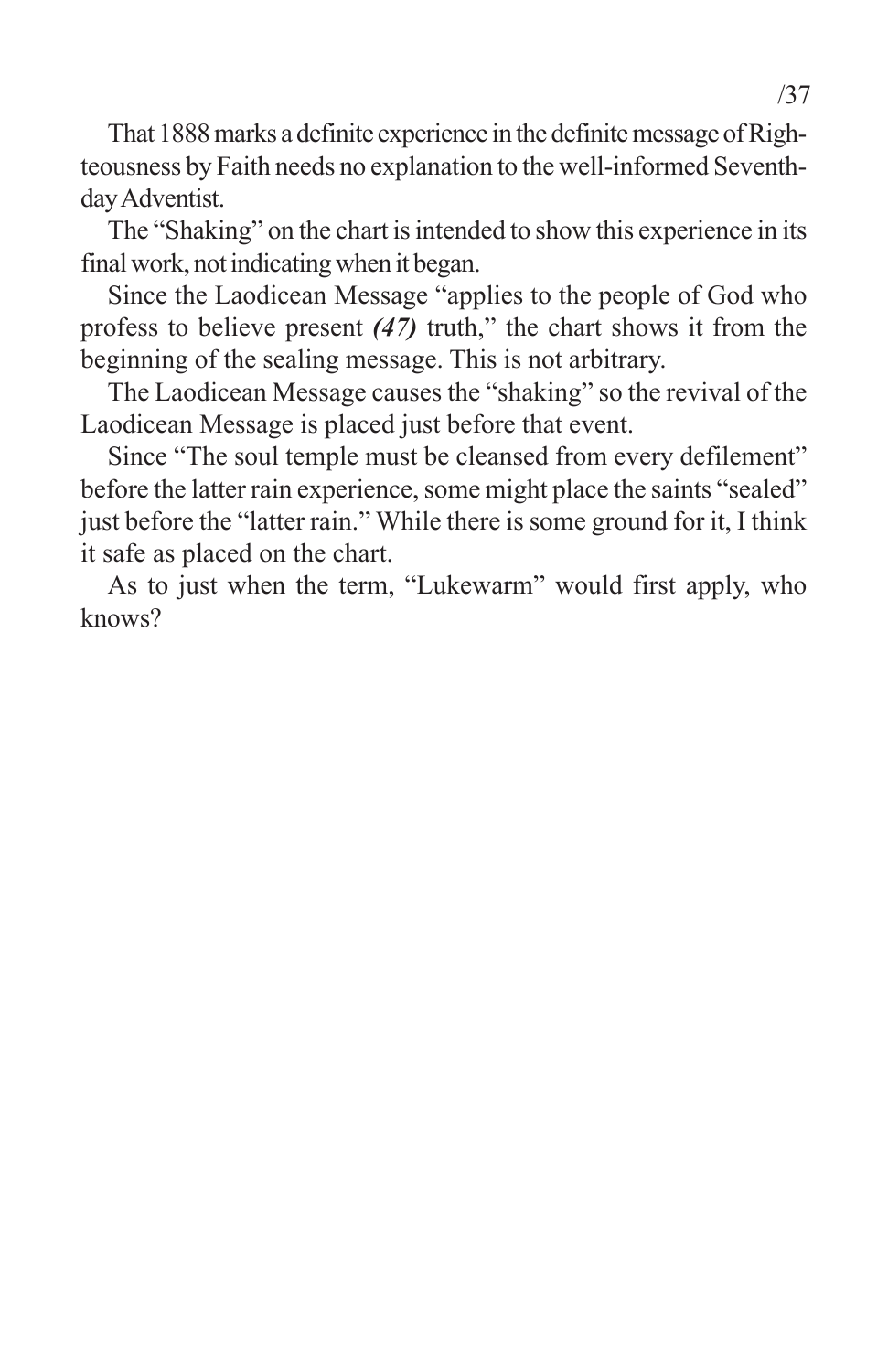#### **HELPFUL LINKS ON THE INTERNET:**

Ellen White Estate: www.ellengwhite.org (download materials)

Hope Video Ministries www.hopevideo.org (audio and video sermons)

David Gates: www.gospelministry.org (sermons and books)

Other Resources: *His Robe or Mine* by Frank Phillips Justified Walk Sermon Series www.justifiedwalk.com (download for free, books, audio sermons and handouts, and other materials) in other languages too! To order (for free) call: (269)471-9224 or write: Justified Walk Ministries PO Box 233 Berrien Springs, MI 49103